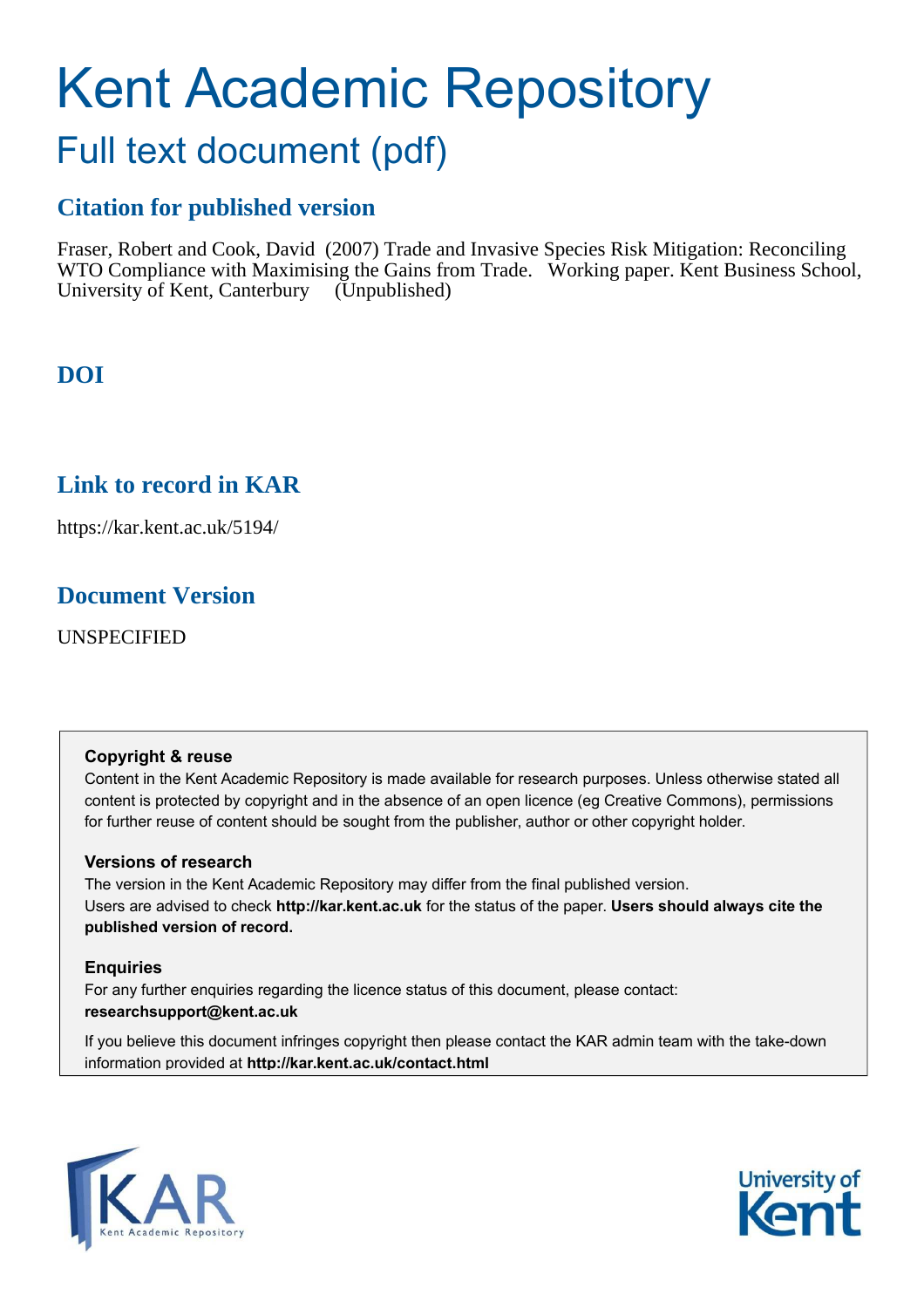# Kent Academic Repository

## Full text document (pdf)

## **Citation for published version**

Fraser, Robert and Cook, David (2007) Trade and Invasive Species Risk Mitigation: Reconciling WTO Compliance with Maximising the Gains from Trade. Working paper. Kent Business School, University of Kent, Canterbury (Unpublished)

## **DOI**

## **Link to record in KAR**

http://kar.kent.ac.uk/5194/

### **Document Version**

UNSPECIFIED

### **Copyright & reuse**

Content in the Kent Academic Repository is made available for research purposes. Unless otherwise stated all content is protected by copyright and in the absence of an open licence (eg Creative Commons), permissions for further reuse of content should be sought from the publisher, author or other copyright holder.

### **Versions of research**

The version in the Kent Academic Repository may differ from the final published version. Users are advised to check **http://kar.kent.ac.uk** for the status of the paper. **Users should always cite the published version of record.**

### **Enquiries**

For any further enquiries regarding the licence status of this document, please contact: **researchsupport@kent.ac.uk**

If you believe this document infringes copyright then please contact the KAR admin team with the take-down information provided at **http://kar.kent.ac.uk/contact.html**



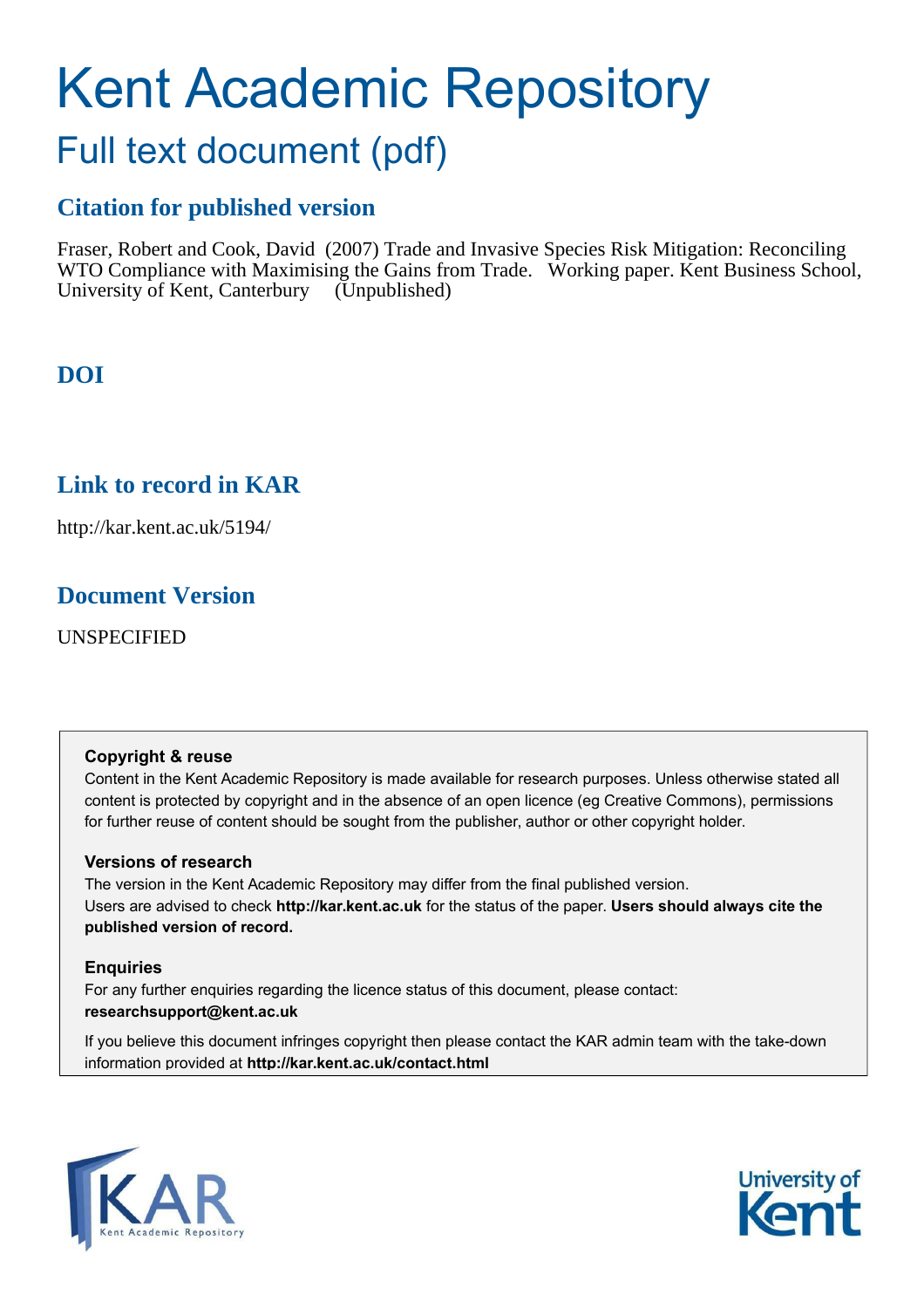ISSN 1748-7595 (Online)



## **Working Paper Series**

**Trade and Invasive Species Risk Mitigation: Reconciling WTO Compliance with Maximising the Gains from Trade**

**Rob Fraser Kent Business School**

**David Cook The University of Western Australia, Australia**

> 1 **Working Paper No.145 October 2007**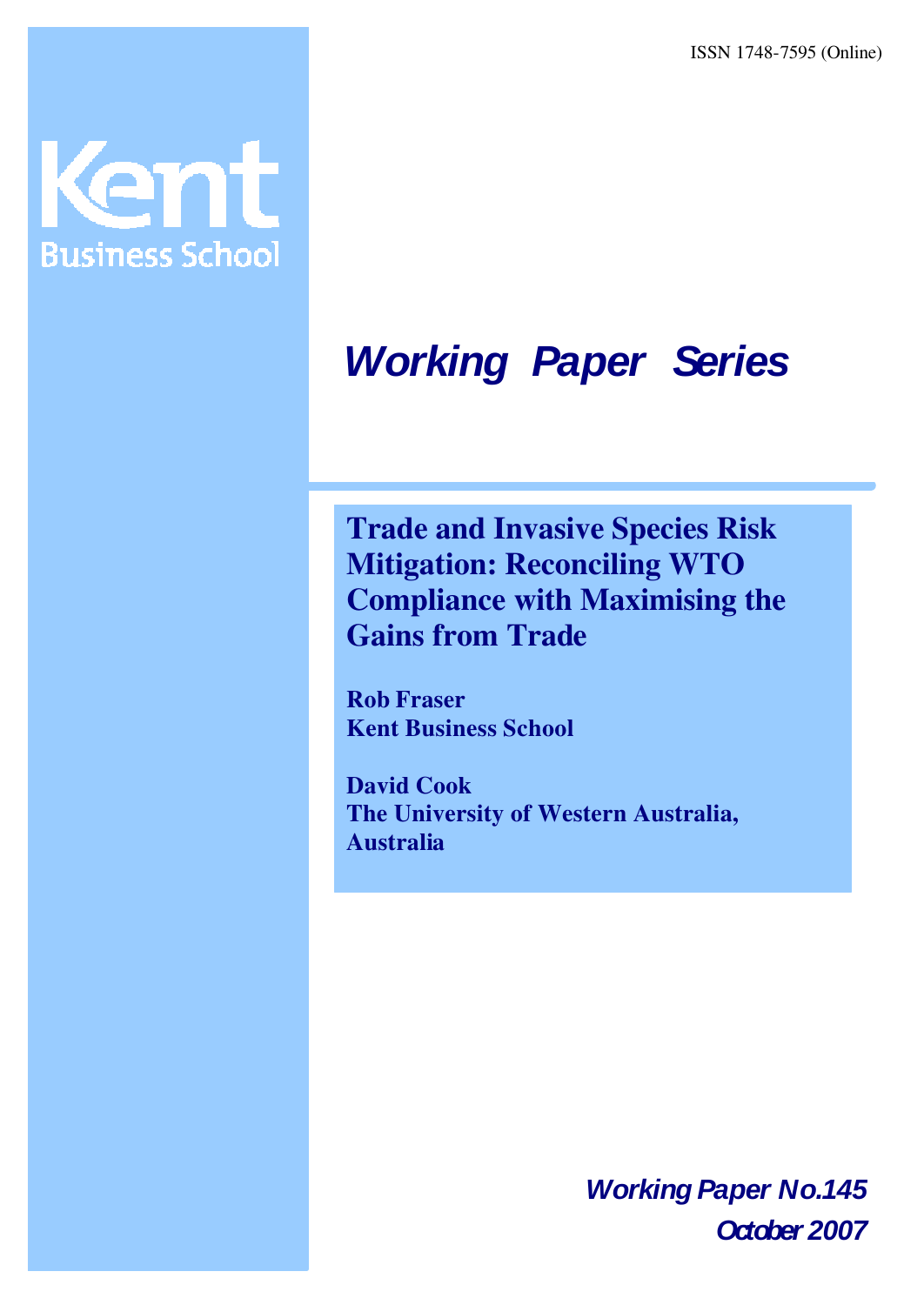## **Trade and Invasive Species Risk Mitigation: Reconciling WTO Compliance with Maximising the Gains from Trade\***

This paper analyses the issue of balancing the gains from trade with the risk of pest and disease transference. Two decision frameworks for determining whether or not to permit trade in a potentially invasive species-carrying good are presented. The first considers only the potential production losses resulting from an invasive species entering through a trade pathway, as is prescribed by WTO compliance. The second is a unilateral welfare-maximising approach which considers the consumer gains from trade, the loss of domestic producers' market share and expected damage from the invasive species. It is shown that these alternative decision frameworks can be reconciled such that they produce the same outcome regarding whether or not trade is to be permitted. The key parameters which influence these decisions are also highlighted.

*Key words* Biosecurity, import risk analysis, invasive species

<sup>\*</sup> We are grateful to two anonymous reviewers for their helpful comments on a previous version of this paper.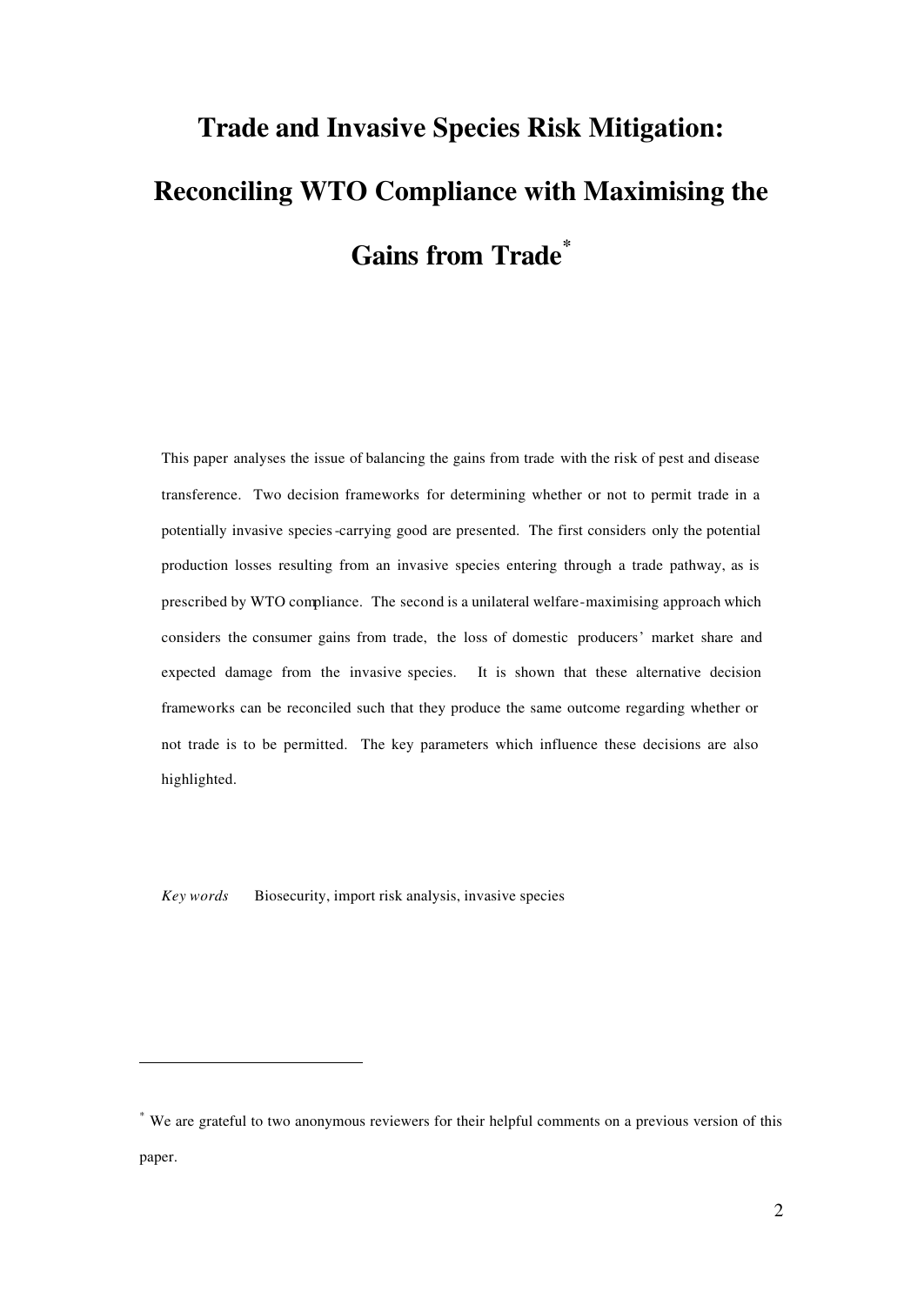### **Introduction**

 $\overline{a}$ 

The role of economists in invasive species risk management strategies and trade is not yet clear, particularly in relation to risks to plant health. An invasive species is one that if introduced will become established and inflict damage on the economy, natural environment and/or society<sup>1</sup>. Before establishment takes place, a means of arriving in a new area is needed, and it is here that trade in plant (and animal) products is seen to play a role. The significance of that role is a matter for debate. Some studies assert a definite correlation between trade volume and the number of invasive species incursions (eg. Levine and D'Antonio (2003)), while others find no evidence of a definite relationship (eg. Lonsdale *et al.* (2001)). Assuming there to be some positive relationship between trade volume and incursions, it would seem a relatively straightforward matter for a trading nation to use economic models to weigh up the benefits of trade with the increased risk of invasive species damage. However, the World Trade Organisation (WTO) does not require this of its Member nations when imposing quarantine measures. Article 5 of the Agreement on the Application of Sanitary and Phytosanitary Measures (SPS Agreement), which outlines relevant economic factors to be taken into account in assessing risk mitigation measures, only considers production risks to be relevant (GATT 1994). Completely absent from the

<sup>&</sup>lt;sup>1</sup> The terms 'invasive species', 'exotic pests' and 'pests and dis eases' are used interchangeably. In all instances it is to be assumed we refer to species that are capable of inflicting economic, environmental and/or socio-economic damage to a country or region if they gain entry and become established. This paper concerns invasive species whose primary hosts are plants.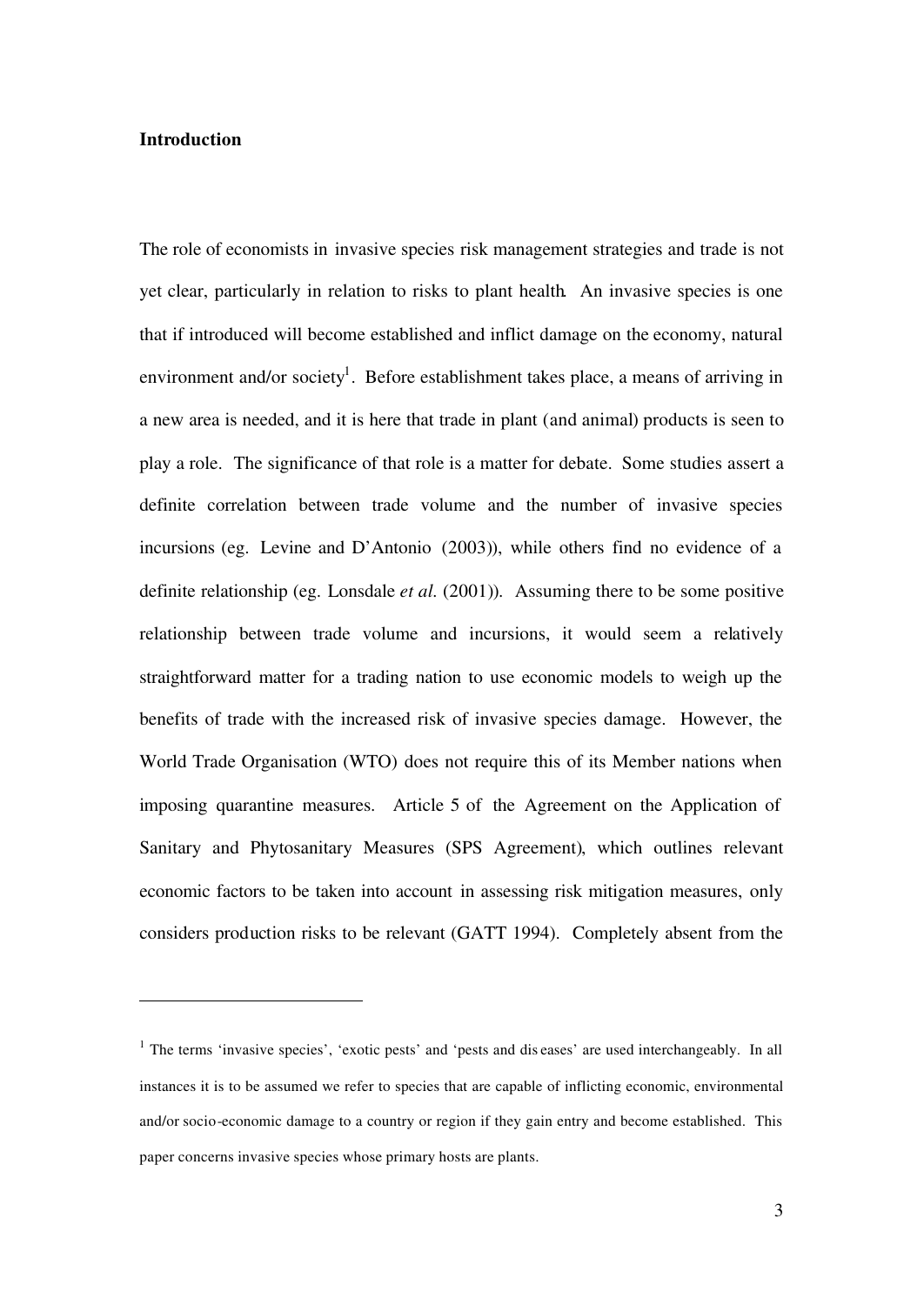Article 5 is one of the fundamental drivers for trade, that of consumer benefit (Roberts 1998).

This paper looks at the information potentia lly provided by economic advisors on trade issues in two different decision contexts. The first instance takes into consideration the rules and obligations governing Members of the WTO in international trade. Under current WTO guidelines the decision of whether to import a potentially contaminated product depends on whether the perceived risk exceeds an acceptable standard known as the Appropriate Level of Protection (*ALOP*). The second situation assumes that instead of a WTO-compliance objective, there is a regulatory authority intent on maximising social-welfare in the home economy. In this case a social welfare assessment would be undertaken which calculates the net effect of trade from resultant changes in producer and consumer surplus<sup>2</sup>. Producer losses would stem from two sources: lower product prices induced by international competition and expected damage losses resulting from exotic pest and disease incursions (Roberts 2001). Consumer gains would take the form of an increased volume available for consumption at cheaper prices as long as the landed price of imported product is below a closed economy price. The aim of this paper is to show that these decision frameworks regarding whether or not to permit trade in a potentially invasive species-carrying good may in fact be complementary, and can be reconciled such that they produce the same outcome regarding permission to trade.

 $2$  Producer surplus is defined as net revenue earned by a producer from the sale of a good at a price above the minimum acceptable price they would have been willing to sell for before having to leave the market. Consumer surplus is the financial equivalent of the extra utility gained by consumers from purchasing a good at a price lower than what they were willing to pay for it.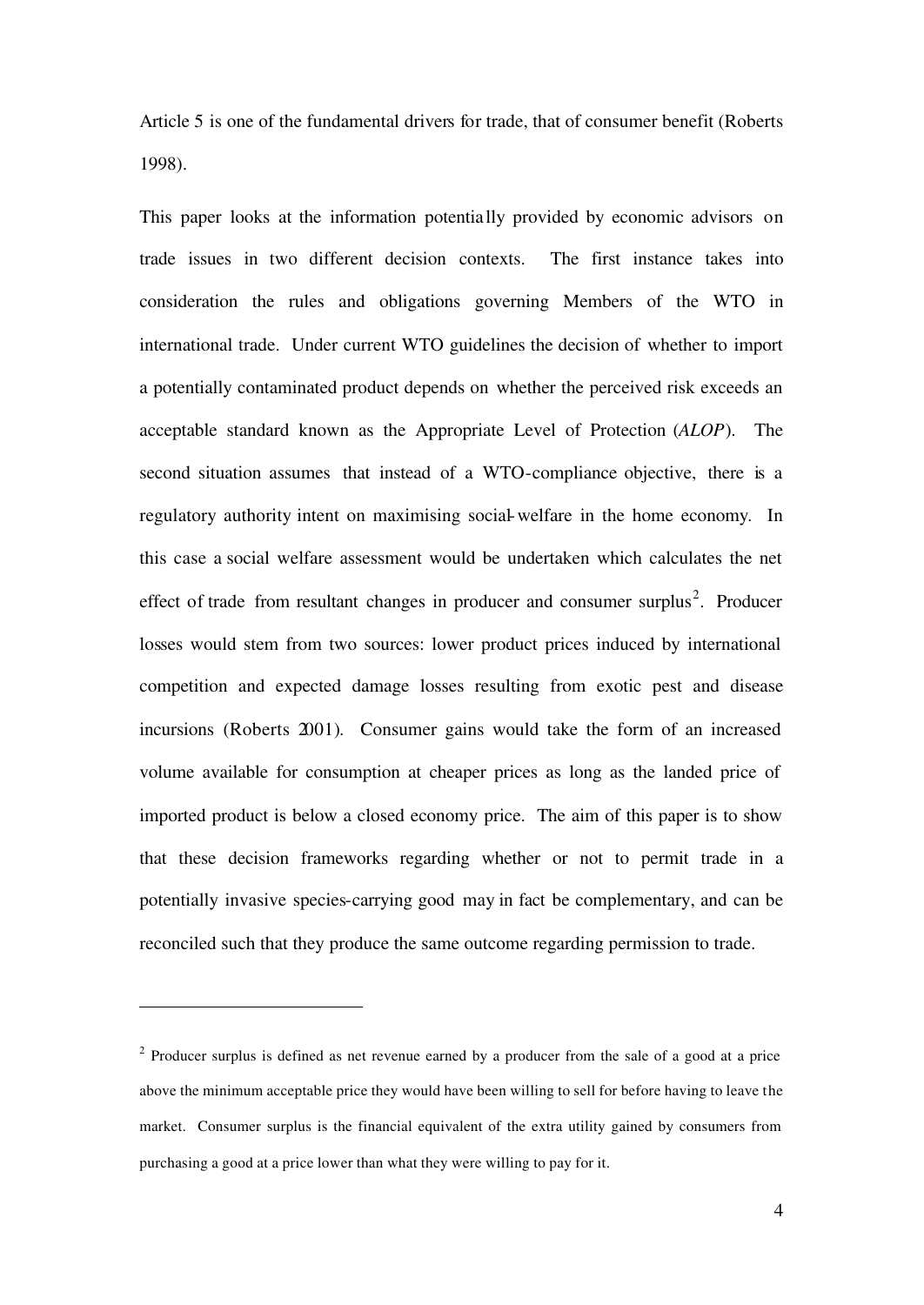The paper is structured as follows. Section 2 provides a background to the economics of quarantine risk evaluation, presented largely from an Australian perspective. Section 3 outlines the elements of an economic decision framework in the two contexts outlined above and shows how these alternative decision frameworks can be reconciled, as well as highlighting the key parameters in deciding whether or not to permit trade. Section 4 discusses some of the unresolved complexities before Section 5 draws conclusions.

### **Background**

In its current form, the SPS Agreement stipulates that any welfare effects resulting from trade in potentially-contaminated goods be measured in terms of producer welfare. Paragraph 3, Article 5 of the SPS Agreement (GATT 1994) states:

In assessing the risk to animal or plant life or health and determining the measure to be applied for achieving the appropriate level of sanitary or phytosanitary protection from such risk, Members shall take into account as relevant economic factors: the potential damage in terms of loss of production or sales in the event of the entry, establishment or spread of a pest or disease; the costs of control or eradication in the territory of the importing Member; and the relative cost-effectiveness of alternative approaches to limiting risks.

Article 5 also specifies that any restrictions placed on imported goods to reduce expected producer losses be justifiable by way of a risk analysis, and that the methodology used for this analysis draw upon internationally recognised methodologies.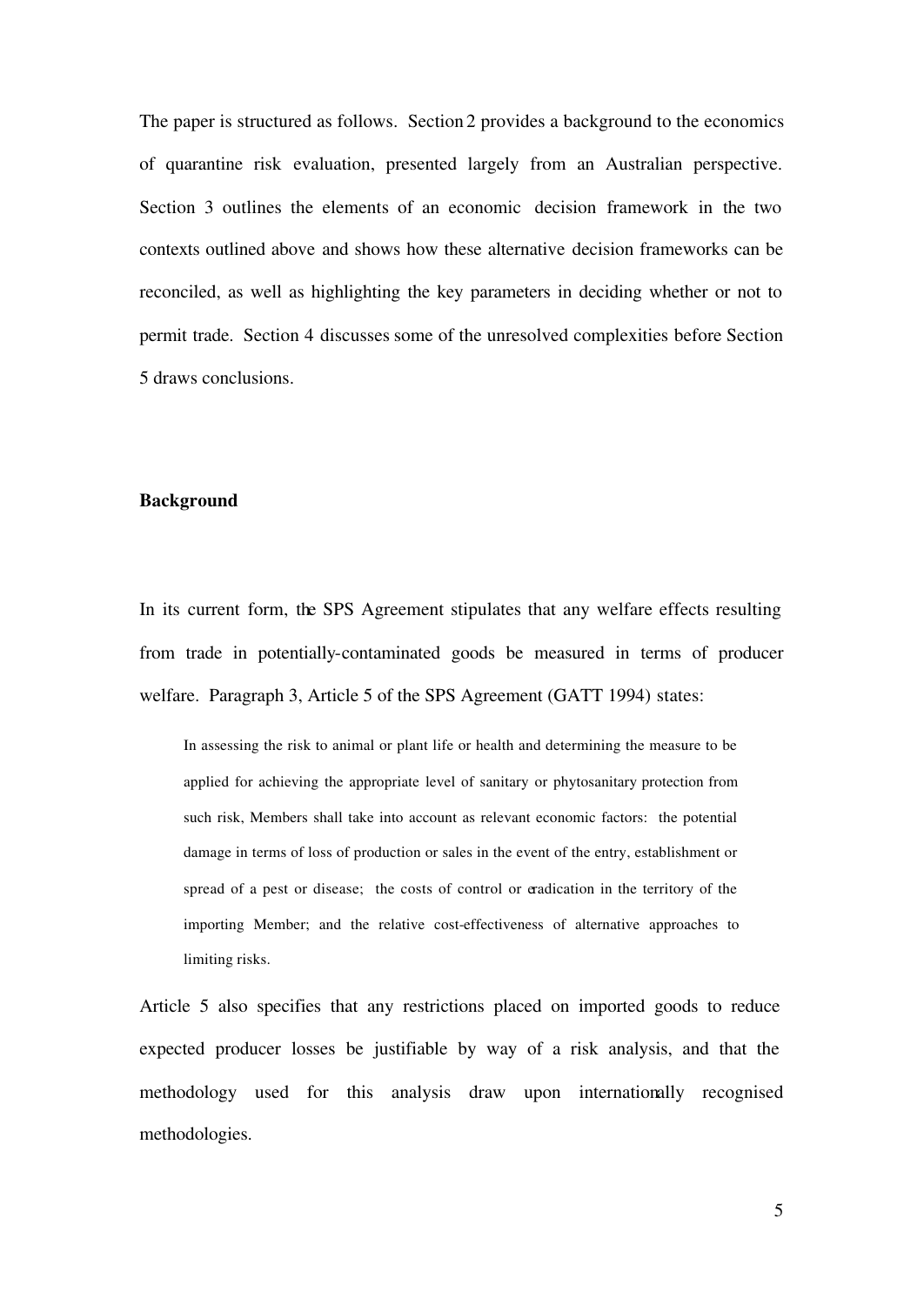As a WTO Member country, Australia can impose restrictions on an imported commodity and remain WTO-compliant if it carries out an Import Risk Analysis (IRA) that demonstrates that the contamination risk to domestic industries being protected against is sufficiently high to warrant the SPS measures imposed. It can only restrict trade up to the point where the risk posed is 'acceptable'. Australian IRAs are the responsibility of Biosecurity Australia, and an acceptable risk is one that does not exceed the country's *ALOP*. The *ALOP* is a locus of arrival probabilities and incursion impacts with a unique product representing the maximum tolerable level of risk associated with imports before a refusal is made to a market entry request (Cook 2002). It is worth noting that for a number of reasons no country has to date articulated its *ALOP* (Henson 2001; Cook and Fraser 2002).

The semi-quantitative IRA method used by Biosecurity Australia to determine the risk associated with imported products has recently been drawn into question. In 2004 it was revealed errors in the IRA process for Philippine bananas (Biosecurity Australia 2002) caused an underestimate of the potential risks associated with Moko Disease entering Australia by a factor of three (Biosecurity Australia 2004c). Less than six months later a Federal Court ruled that another IRA concerning the import of pork (Biosecurity Australia 2004a) also contained errors relating to a disease threat, and that the subsequent allowance of pork imports from the US (subject to SPS measures) was based on unreasonable assessment (Australian Pork Ltd v Director of Animal & Plant Quarantine  $[2005]$ <sup>3</sup>. These incidents, coupled with several long standing issues relating to the time taken to complete IRAs and communication with the States and

 $3$  The judge in this case was critical of the IRA methodology used, particularly in relation to Postweaning Multisystemic Wasting Syndrome.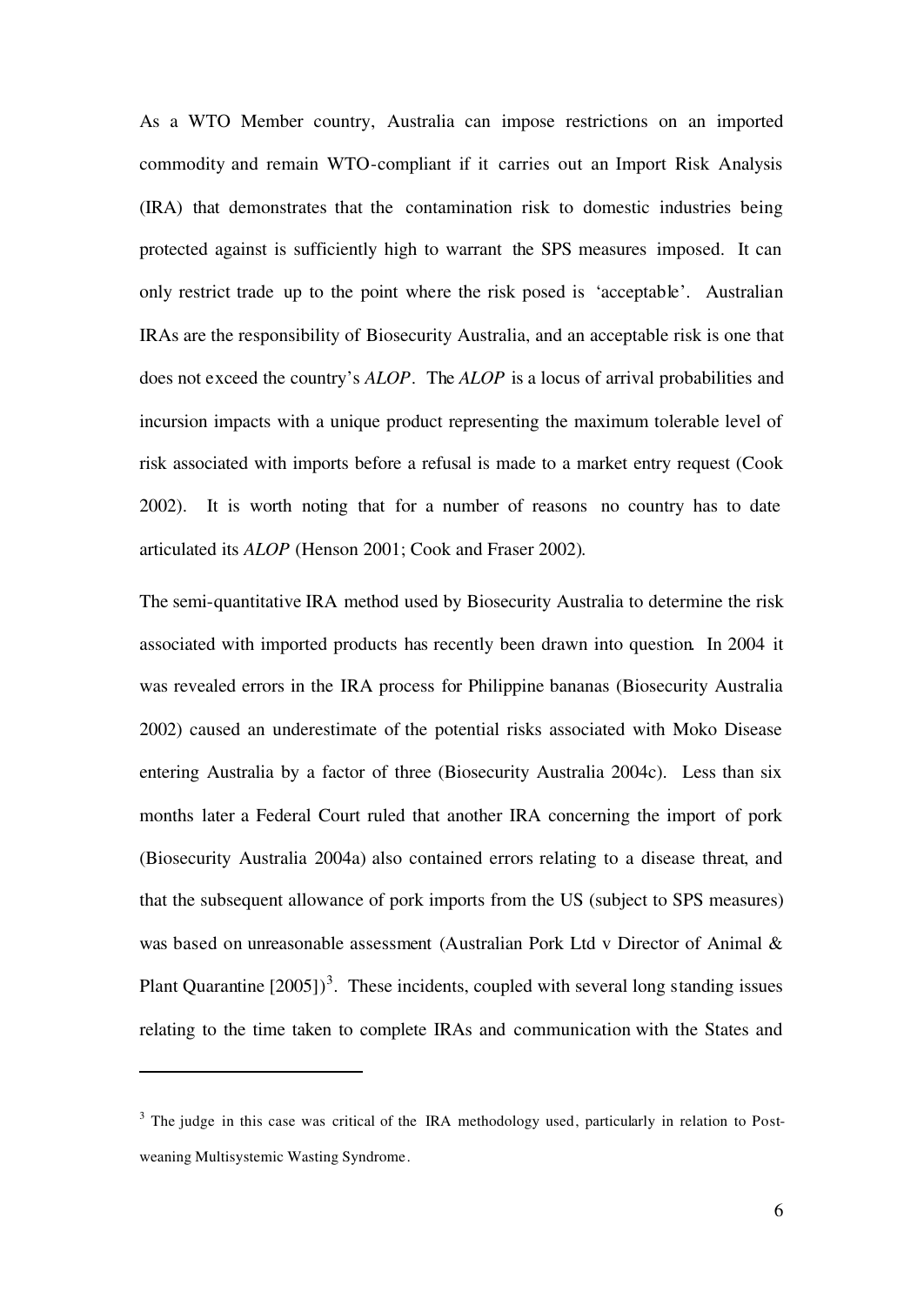Territories in relation to area freedoms, have influenced the Department of Agriculture, Fisheries and Forestry (DAFF) to establish the Australian Centre of Excellence for Risk Analysis in March  $2006<sup>4</sup>$ .

The economic component of Australian IRAs completed in the last twenty years has differed significantly. Typically, economic analyses of market access for imported products have tended to follow persistent requests from high-profile sources, focussing on specific quarantine decisions as opposed to the broader social welfare implications of policy options (Nunn 2001; Roberts 2001). The way in which the economic implications of imports have been estimated appears to have been done on a case by case basis, rather than using a standardised method. This is true of both preand post-SPS Agreement analyses. Case studies have used a variety of economic analyses, including those that simply assume an outbreak scenario only affecting producers, those that seek to put a probability on this occurrence, those considering both consumer and producer impacts, or combinations of these.

Hinchy and Low (1990) addressed a New Zealand request made in 1989 to import apples into Australia, where the major disease transference concern was (and remains)

<sup>&</sup>lt;sup>4</sup> Although Nairn *et al* (1996) called for the formation of a centre for quarantine-related risk analysis, this recommendation was not acted upon in the initial governmental response to the review (Tanner and Nunn 1998).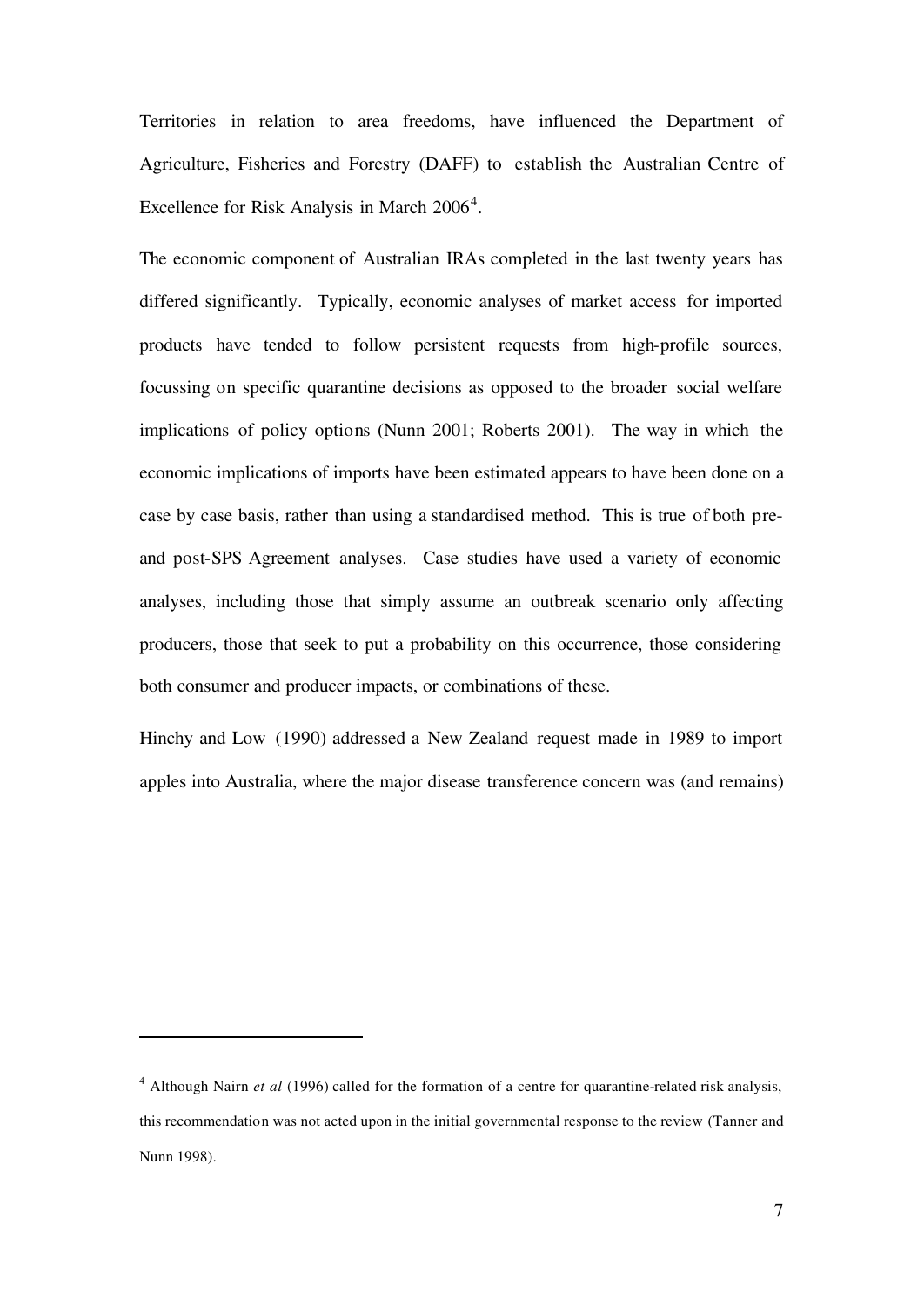fireblight<sup>5</sup>. Australia's detailed response to this request, coordinated by the Australian Quarantine and Inspection Service (AQIS), was in line with the recommendations of the so-called 'Lindsay Review' of Australian quarantine in 1988 (DPIE 1988). The economic component provided by Hinchy and Low (1990) was accompanied by a biological component, Roberts  $(1991)^6$ . The former took the form of a benefit cost analysis comparing the expected consumer and producer surplus changes resulting from relaxing quarantine laws protecting the apple industry. In 1995 New Zealand made another request to access the Australian apple market. This time the economic analysis came in the form of Bhati and Rees (1996), which was quite different in approach to that of Hinchy and Low (1990). Expected consumer surplus change is not discussed. The analysis only considers possible producer surplus losses to pome fruit growers if a fireblight outbreak were to occur<sup>7</sup>. Both import access requests were denied. Viljoen *et al.* (1997) presents evidence that the import ban was indeed justified given that the pear industry in Australia could collapse in the event of a fire blight outbreak.

<sup>5</sup> Fireblight is a disease caused by the bacteria *Erwinia amylovora* that affects plants from the family *Rosaceae*, including apples and pears. Once established the bacteria can not be eliminated from an orchard, but costly measures such as an aggressive pruning regime can be taken to limit the extent of infection (Buckner 1995). The disease originated in the United States, but has spread to most apple growing areas of the world with the exception of Australia. It was first discovered in New Zealand in 1919, and apples have been refused entry to Australia since 1921(Biosecurity Australia 2004b).

 $<sup>6</sup>$  A theoretical discussion of the techniques used in this analysis appears in Hinchy and Fisher (1991).</sup>

<sup>&</sup>lt;sup>7</sup> Like Hinchy and Low (1990), Bhati and Rees (1996) base their assumptions about the impact of the fire blight disease on the information contained in Roberts (1991).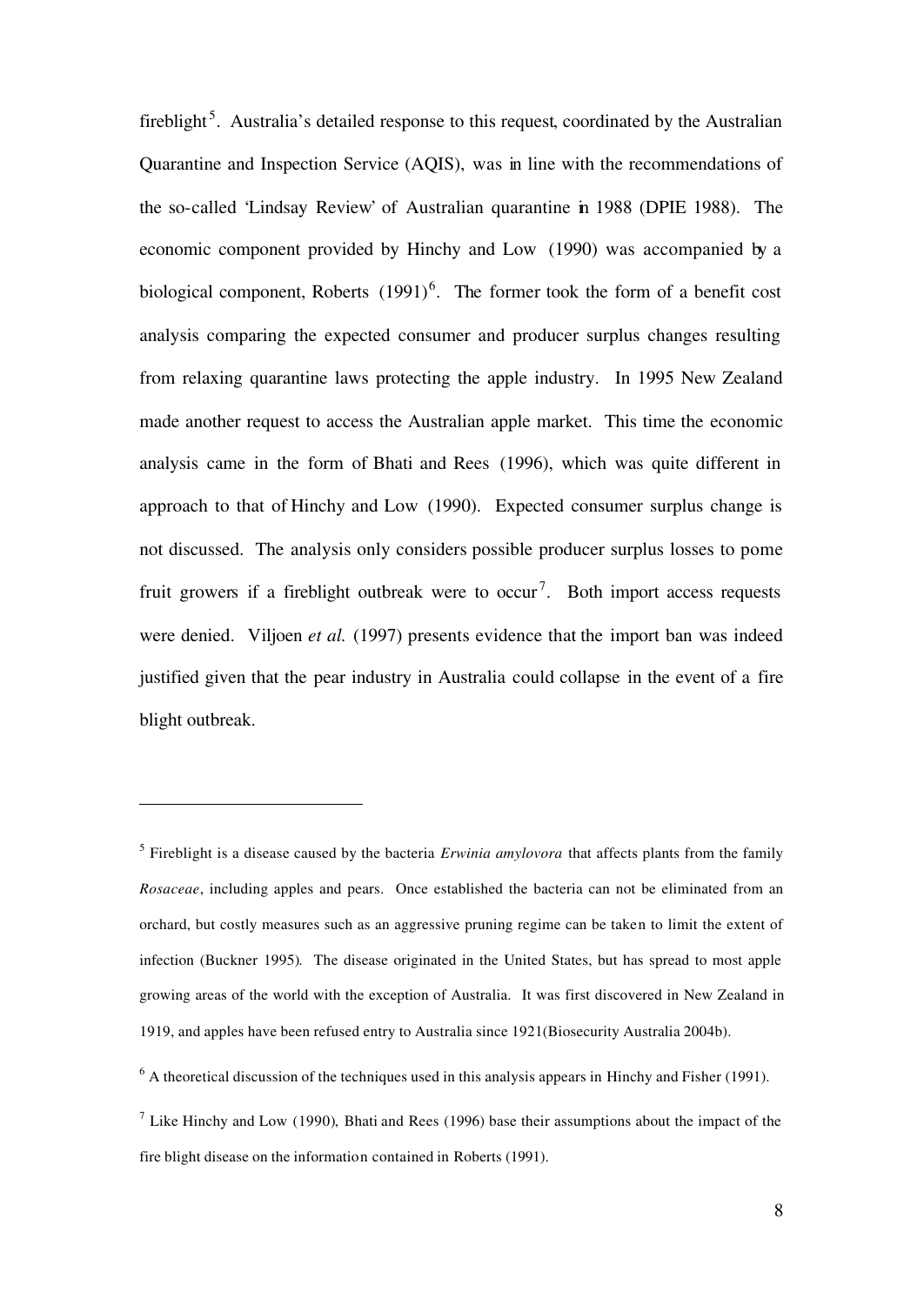A market access application concerning salmon products, again from New Zealand, was at the centre of an economic analysis conducted in 1991. Salmon meat potentially provides an entry pathway for Whirling Disease<sup>8</sup>. The AQIS response, McKelvie (1991), provides a scenario analysis and derives possible damage estimates from the introduction of whirling disease to three fisheries. Neither the likelihood of disease arrival, the effect on domestic salmon consumers, nor the likelihood of scenario occurrence is discussed. Following another request to access Australia's salmon market in 1994, this time from Canada (which had been trying to gain access to this market since the mid-1970s), a similar economic analysis was prepared in McKelvie *et al.* (1994). This analysis dealt with two salmon diseases considered an importation risk, Furunculosis and Infectious Haematopoietic Necrosis  $(HIN)^9$ . Again, the analysis comprises of a gross estimate of producer surplus loss in the event of a disease incursion, rather than a net welfare assessment. Once again, both of these requests were denied. This prompted Canada to take the matter to the WTO Dispute Settlement Body (DSB). In June 1998, the Panel released its report which found Australia's market access restrictions to be inconsistent with the WTO Agreement on

<sup>&</sup>lt;sup>8</sup> If left untreated Whirling Disease causes exhaustion, malnutrition and deformities in salmonids. Experience with the disease in Europe and the United States demonstrates that it is possible to manage its impact effectively by rearing fish in isolated, disease-free tanks before transferring them to 'growout' facilities and (potentially) diseased waters (McKelvie 1991). Although effective, this is an expensive process.

<sup>&</sup>lt;sup>9</sup> Furunculosis is a bacterial infection that affects most salmonid species (with the exception of Atlantic salmon) causing lesions that render fish unmarketable. It is common in Canada, North America, the British Isles, Europe and Japan, and is easily transmitted by contact with contaminated water, equipment and infected fish (McKelvie *et al.* 1994).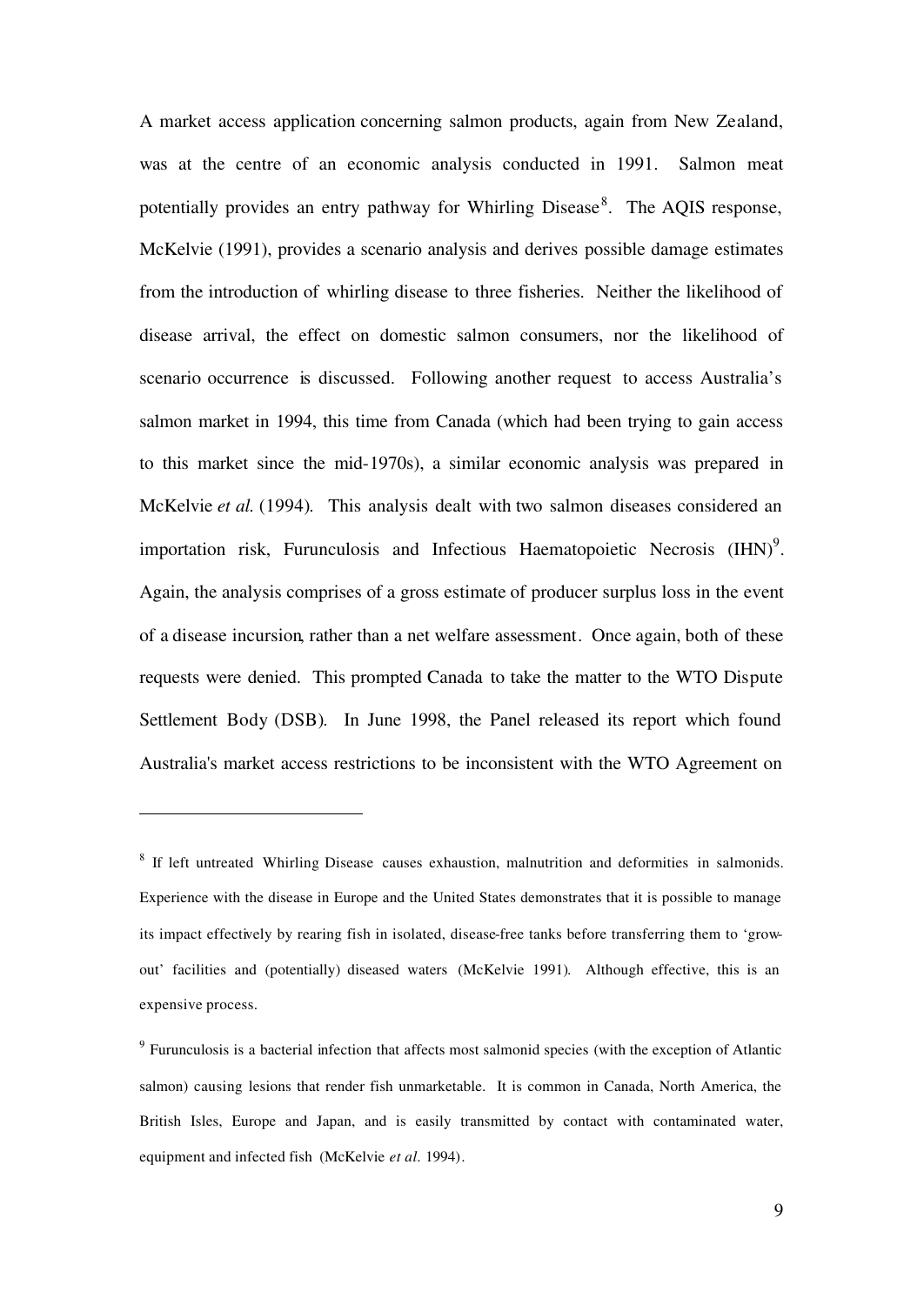the SPS Agreement, and recommended that the DSB request Australia to bring its measures in to line with its obligations under the SPS Agreement (WTO 2000). This ruling was unsuccessfully appealed by the Australian Government. Further discussions between the two countries failed to find a mutually acceptable solution, freeing the way for Canada to take retaliatory actions against goods imported from Australia.

Another trade issue which prompted an economic analysis concerned the importation of chicken meat from countries such as the United States, Denmark, Thailand and New Zealand. The economic implications of imports from these countries were examined in Hafi *et al.* (1994), which used the example of Newcastle disease<sup>10</sup> to illustrate the economic implications of relaxing quarantine protocols and allowing conditional access to the Australian chicken meat market. The method used in this analysis is similar to that of Hinchy and Low (1990) in that a critical probability of disease arrival is determined which brings the benefits and probable costs of trade into balance. Trade benefits were calculated as the change in consumer surplus resulting from lower domestic prices for chicken products, while the costs calculations were

 $10$  Newcastle disease is caused by a virus known as avian paramyxovirus, and affects domestic fowls, turkeys, pheasants, pigeons, quail, guinea fowl and many species of wild and captive birds. Symptoms of the disease are highly varied, but generally include loss of appetite, a decline in egg production, diarrhoea and a severe cough, and are usually followed by head tremors and wing paralysis, and eventual death. The disease is easily spread through contact with diseased birds, carcasses and offal, and mortality rates can be between 10 and 100 percent in affected flocks in a very short space of time (24 to 72 hours) (Hafi *et al.* 1994). A vaccination is available for the disease, which would add to the variable cost of production, but eradication is the current policy stance under the Australian Veterinary Emergency Plan (AUSVETPLAN) (DPIE 1990).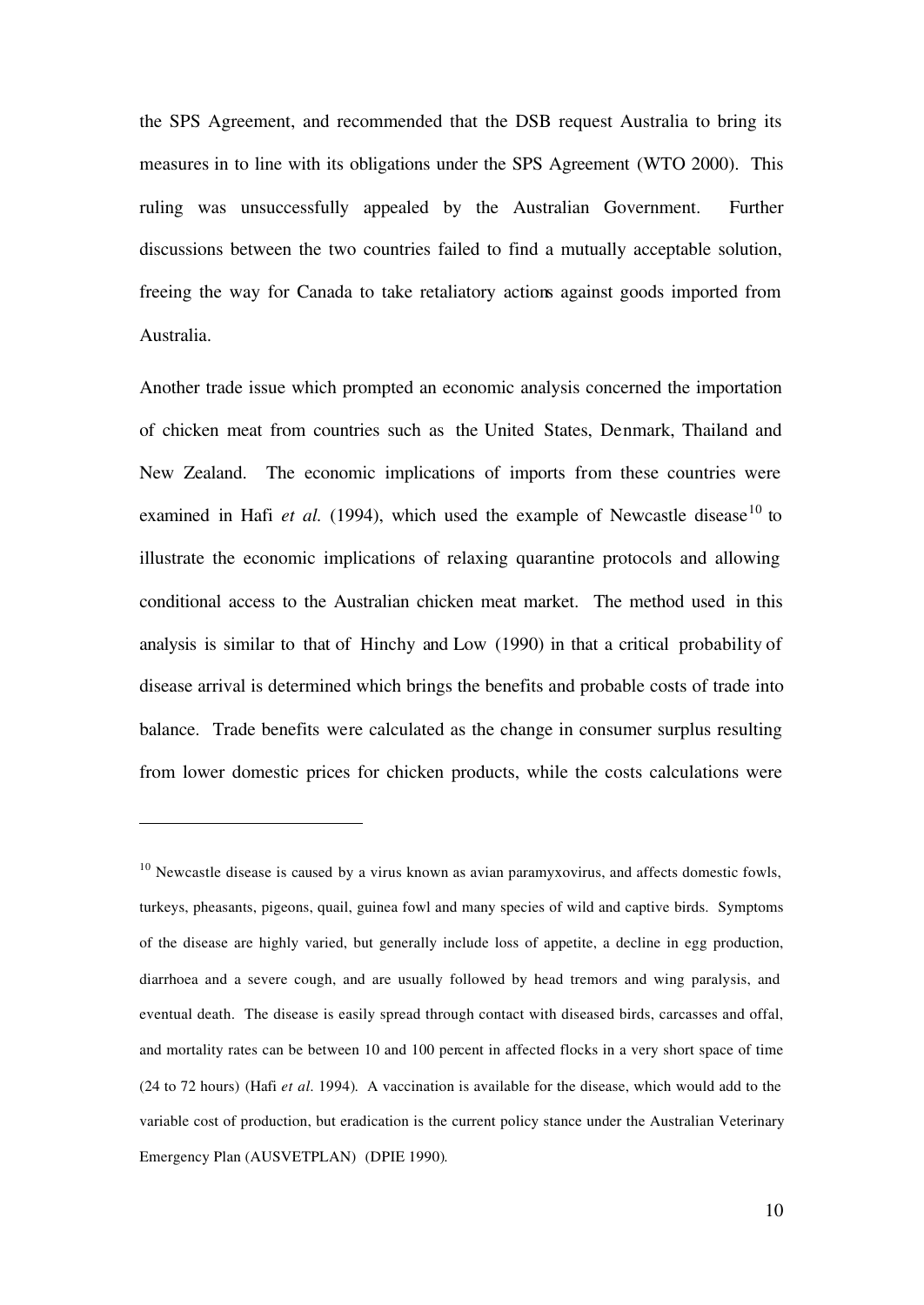based on a severe Newcastle disease outbreak scenario causing a contraction in domestic supply of close to 20 per cent.

James and Anderson (1998) present an analysis of Australia's ban on international banana imports based on a true social welfare analysis. Consumer surplus losses resulting from import protection are compared to a hypothetical producer surplus loss induced by a relaxing of trade restrictions. Here, the consumer gains are shown to outweigh production losses, casting doubt over the validity of the ban in terms of net social welfare. Gains from the trade ban are more than likely outweighed by the cost to consumers. The SPS Agreement is ignored in the sense that consumer gains are considered just as important as producer losses, and recognition is also given to the fact that a closed economy imposes costs. Social welfare is therefore skewed in favour of producers at the starting point of the analysis.

### **Alternative Decision Frameworks**

Assume initially, that in the absence of existing trade, Australia is confronted with the choice of whether or not to import a homogenous good from another country. This good has the potential to act as a pathway for a harmful host-specific pest or disease that the source country has but Australia does not. Further assume that in the absence of price-inflating SPS measures, the landed price of imported product  $(p^{**})$  is below that of a domestic equivalent  $(p_0)$ , and that the domestic market is small relative to the rest of the world in terms of its influence onthe world price. The domestic market for the product is characterised by a downward sloping demand curve,  $f(q)$ , and an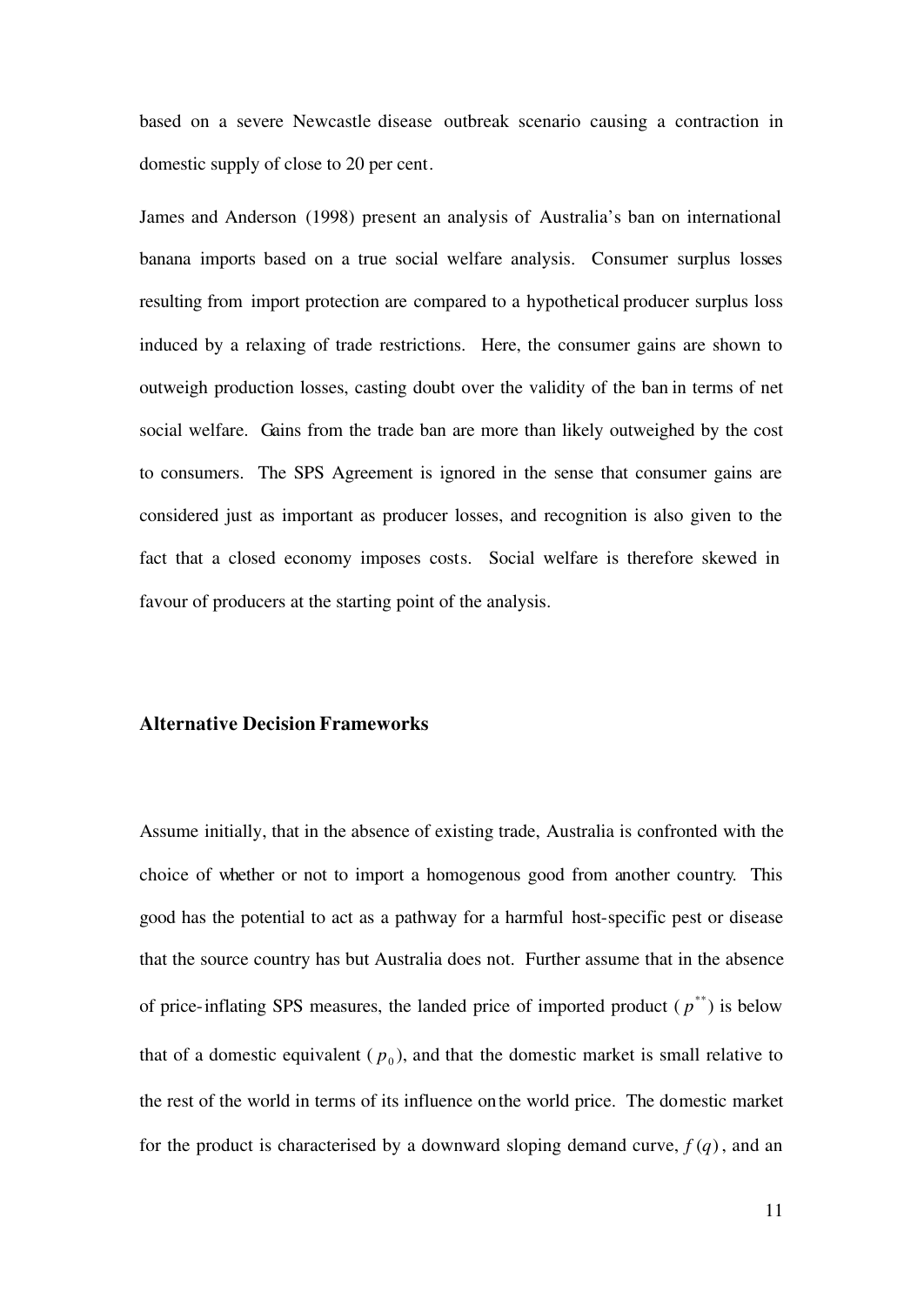upward sloping supply curve,  $g(q)$ . This is situation and is depicted in Figure 1, the details of which are explained below.

What factors should Australian trade regulators consider if they are social welfare maximisers? Well that depends. Two different evaluations of trade policy with respect to this "risky" import are considered below.

### FIGURE 1 NEAR HERE

### *WTO Compliance*

If, as a WTO Member, Australia decides it is going to honour its obligations and strictly abide by the SPS Agreement it need only consider the potential effects of trade on its producers in terms of the threat posed by the pest or disease. It would then act to minimise potential welfare loss with import restrictions or entry requirements.

Formally, the domestic losses that could result from an exotic pest or disease outbreak resulting from contaminated imports can be estimated as the total expected change in producer surplus brought about by an incursion-induced (negative) supply shock, plus the cost of controlling the species (be it eradication or suppression). The probability of arrival (*r*) is most likely an increasing function of the quantity of imported product,  $q^*$ , and a decreasing function of the pre-border and border SPS measures the good is subjected to in the process of importation with cost *t* (i.e.  $r(q^*, t)$ ). To simplify the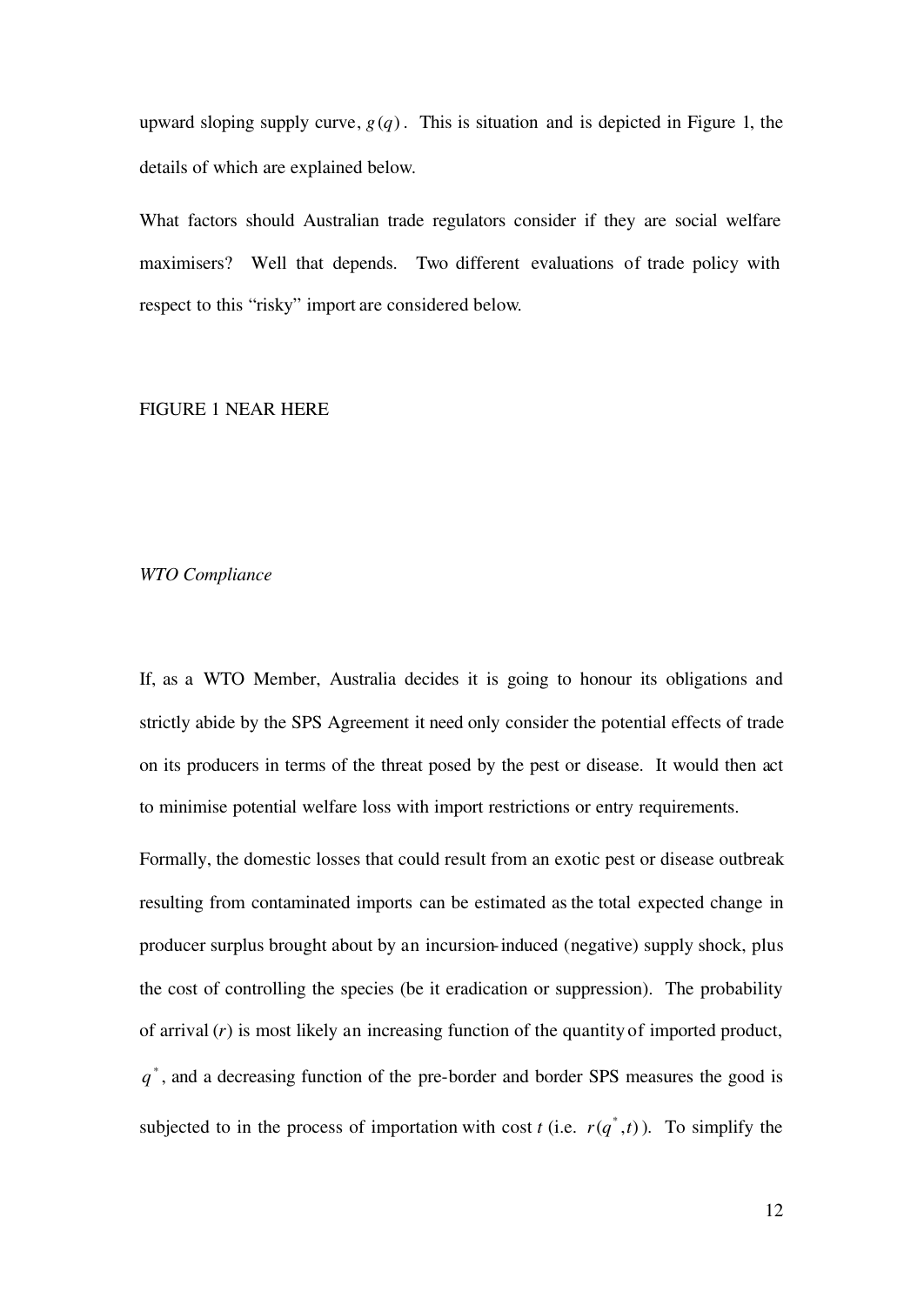effects of uncertainty, it is useful to assume a deterministic change in the probability of arrival with SPS compliant imports from abroad  $(r^*)$  relative to the probability of arrival without imports (*r*) (i.e.  $r^* > r$ ).

As a starting point, a closed economy involves domestic producers with a supply schedule  $g(q)$  providing the total supply  $(q_0)$  to the domestic market at a price  $p_0$ . If an incursion were to occur (despite there being no trade pathway) the supply curve will shift inwards to  $h(q)$ , and the new equilibrium price will rise to  $p_1$  at which  $q_1$ will be demanded. Note that even when no trade takes place  $0 < r < 1$ .

If the market were to move from a closed to a quarantine-restricted trade situation the prevailing market price will fall to the world price  $(p^{**})$  plus *t* (i.e.  $p^* = p^{**} + t$ where *t* is sufficiently low to ensure that  $p_0 > p^*$ ). Domestic producers will remain suppliers to the domestic market as long as  $p^*$  remains above the minimum average variable cost of production, supplying a lower quantity  $q_2$ . However, if trade takes place the likelihood of contaminated product reaching Australia via the trade pathway provided by  $q_2^* - q_2$  imports increases from *r* to  $r^*$ . In the event that a pest or disease incursion does result the supply curve will shift inwards to  $h(q)$ , further reducing the quantity supplied by domestic producers to  $q_3$ .

Following an incursion, a co-ordinated control campaign is mounted against the invasive species to either eradicate it or restrict its abundance and distribution. Assume the total cost of control will depend only on the size of the outbreak upon detection (*s*) and the total reduction in abundance and distribution sought by the campaign (*a*), and is denoted  $c(s, a)$  (Olson and Roy 2005). Total control costs are assumed to be increasing in both *a* and *s*, while marginal control costs are increasing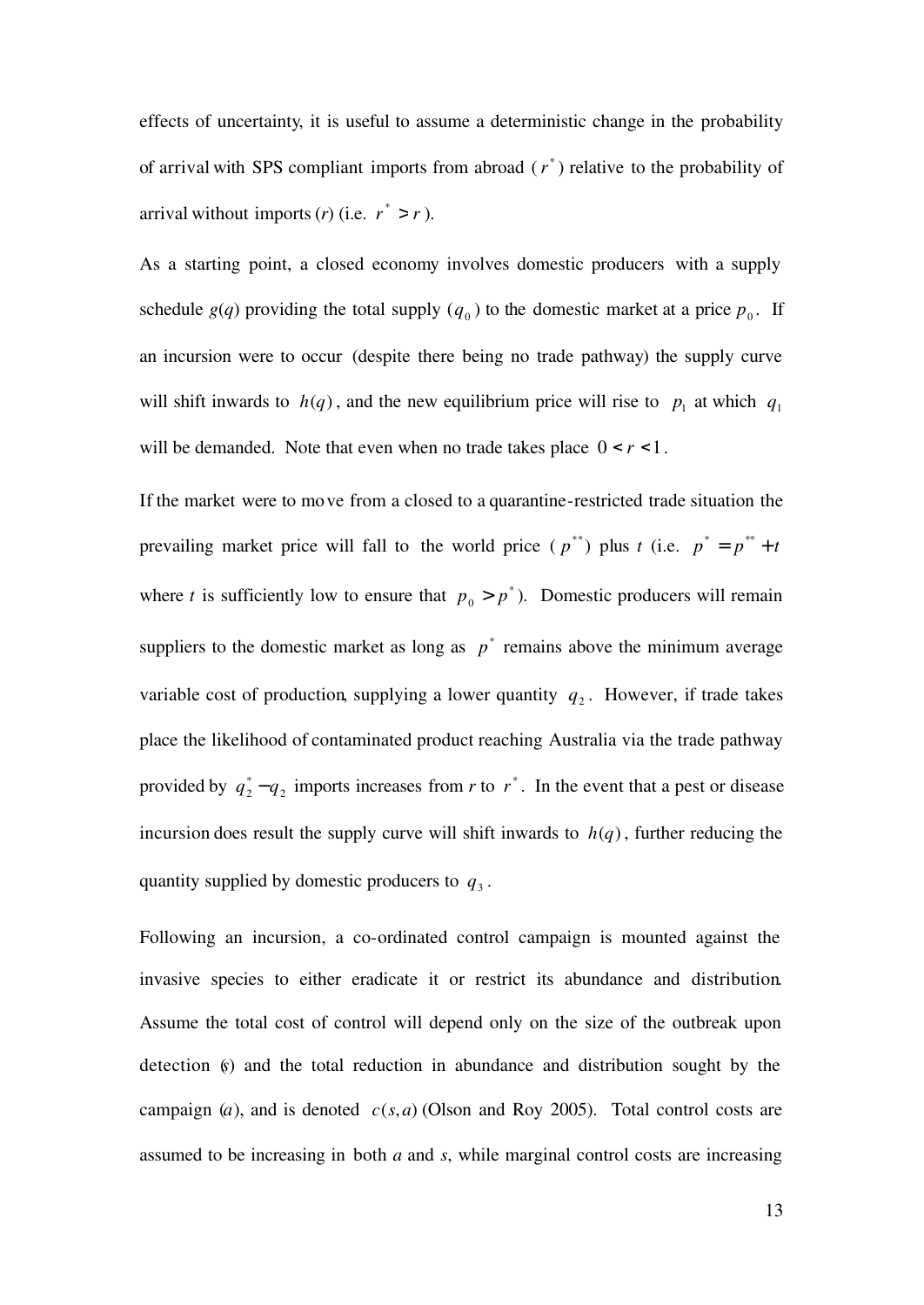in *a* and non-increasing in *s*.

Faced with the prospect of biological contamination, biosecurity regulators in Australia need to decide if the risks associated with this particular organism are sufficiently low to justify importation. Their decision rule relies on the following information. Firstly, it relies on the Expected Impact of the invasive species if no trade takes place ( *EI <sup>A</sup>* ):

$$
EI_A = r \left[ \left( p_0 - \int_0^{q_0} g(q) \right) dq - \left( p_1 - \int_0^{q_1} h(q) \right) dq \right] + r.c(s,a)
$$
 (1)

Equation 1 states that  $EI_A$  is equal to the expected difference between the producer surplus under autarky if no outbreak occurs and the producer surplus under autarky if an outbreak occurs, plus the expected cost of control.

Secondly, the regulator needs to know the Expected Impact of the invasive species if trade takes place ( *EI<sup>Q</sup>* ):

$$
EI_{Q} = r^{*} \left[ \left( p^{*} - \int_{0}^{q_{2}} g(q) \right) dq - \left( p^{*} - \int_{0}^{q_{3}} h(q) \right) dq \right] + r^{*} . c(s, a)
$$
 (2)

Equation 2 states that  $EI_{Q}$  is the expected difference between the producer surplus with trade if SPS measures are 100 per cent effective and the producer surplus if an outbreak occurs, plus the expected cost of control.

The final piece of information required is a maximum standard level of expected impact, or *ALOP*. The decision of whether or not trade should be permitted is either:

- a) If  $(EI_Q EI_A) ALOP < 0$ , allow trade to occur, or
- b) If  $(EI_Q EI_A) ALOP > 0$ , do not allow trade to occur.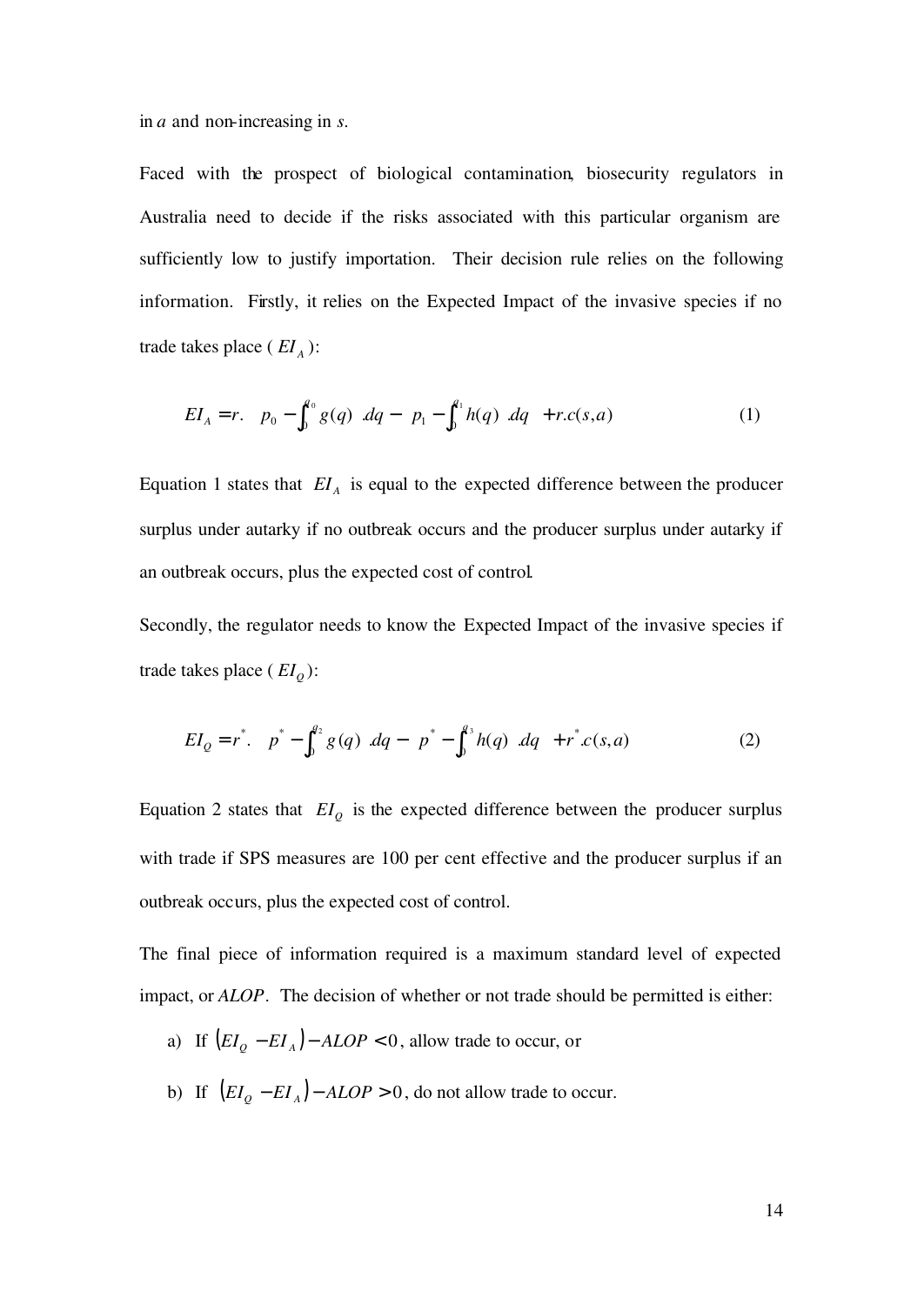The obvious omissions in the previous assessment are consumer surplus changes. The importation of potentially-contaminated goods brings with it consumer gains from trade with a lowering of prices. Imports provide a greater quantity of the good to consumers at a lower price,  $p^*$ . It follows that a closed economy (or autarky) situation imposes costs to consumers and gains to domestic producers. The decision of whether to import a commodity subject to SPS measures must be made relative to a closed economy situation to establish the consumer benefits achieved by permitting trade.

Consider the effects on all consumers and producers of moving from a closed economy to a quarantine-restricted trade situation. The prevailing market price would be expected to fall to  $p^*$  at which domestic producers are willing to supply  $q_2$  of the total quantity demanded,  $q_2^*$ . The total consumer surplus gained by allowing quarantine-restricted trade is given by:

$$
\Delta CS = \left(\int_0^{q_2} f(q) - p^* \right) dq - \left(\int_0^{q_0} f(q) - p_0 \right) dq \tag{3}
$$

This change in consumer surplus is the difference between the post-quarantine trade consumer surplus and autarkic consumer surplus. This gain comes at the cost of competition-induced producer surplus losses to domestic producers:

$$
\Delta PS = \left(p_0 - \int_0^{q_0} g(q)\right) dq - \left(p^* - \int_0^{q_2} g(q)\right) dq \tag{4}
$$

This producer surplus change is calculated as the difference between the autarkic producer surplus and post-trade producer surplus. The resultant net gains, termed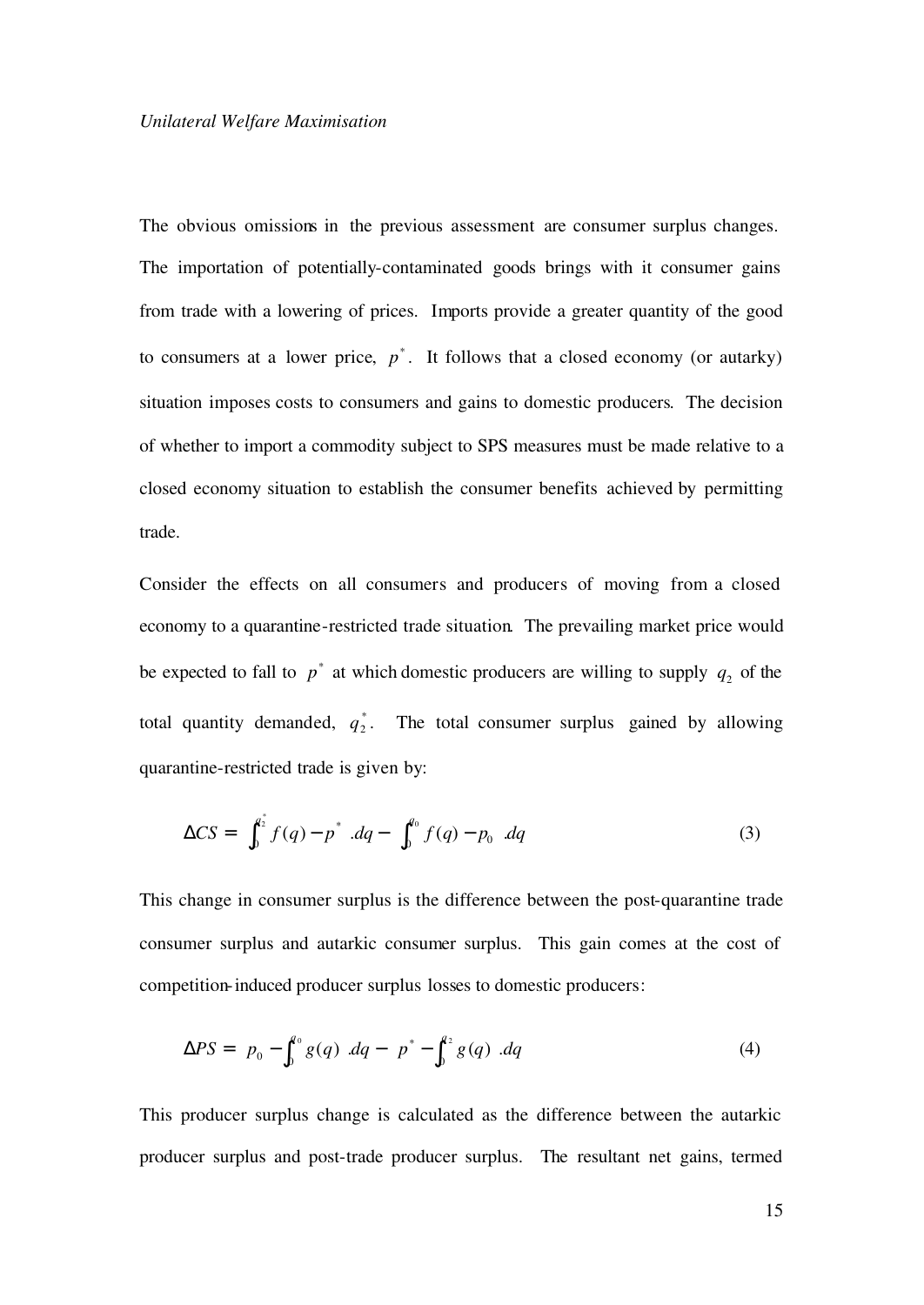*traditional gains from trade* in Snape and Orden (2001), are simply the difference between consumer surplus gain and producer surplus loss ignoring the possibility of an invasive species incursion. That is, the traditional gains from trade here represent the change in producer and consumer surplus as a result of price differentials between the domestic equilibrium and landed price of imports:

$$
GT = \Delta CS - \Delta PS \tag{5}
$$

This is represented as the shaded region in Figure 1. These traditional trade effects do not take the increase in invasive species risk  $(EI^*)$  brought about by trade in to account, which from Section 3.1 is given by:

$$
EI^* = EI_Q - EI_A \tag{6}
$$

The total gains to consumers resulting from trade must be sufficiently high to offset the expected losses to domestic producers for there to be a net gain from moving from a closed economy to a quarantine-restricted trade setting. Combining the changes in consumer and producer surplus with the expected impact of an invasion on producers, the expected net gains from trade  $(NG_E)$  can be stated as:

$$
NG_E = GT - EI^* \tag{7}
$$

It follows that the decision of whether or not to import the potentially contaminated product is either:

- a) If  $GT EI^* > 0$ , allow trade to occur, or
- b) If  $GT EI^* < 0$ , do not allow trade to occur.

#### *Reconciliation*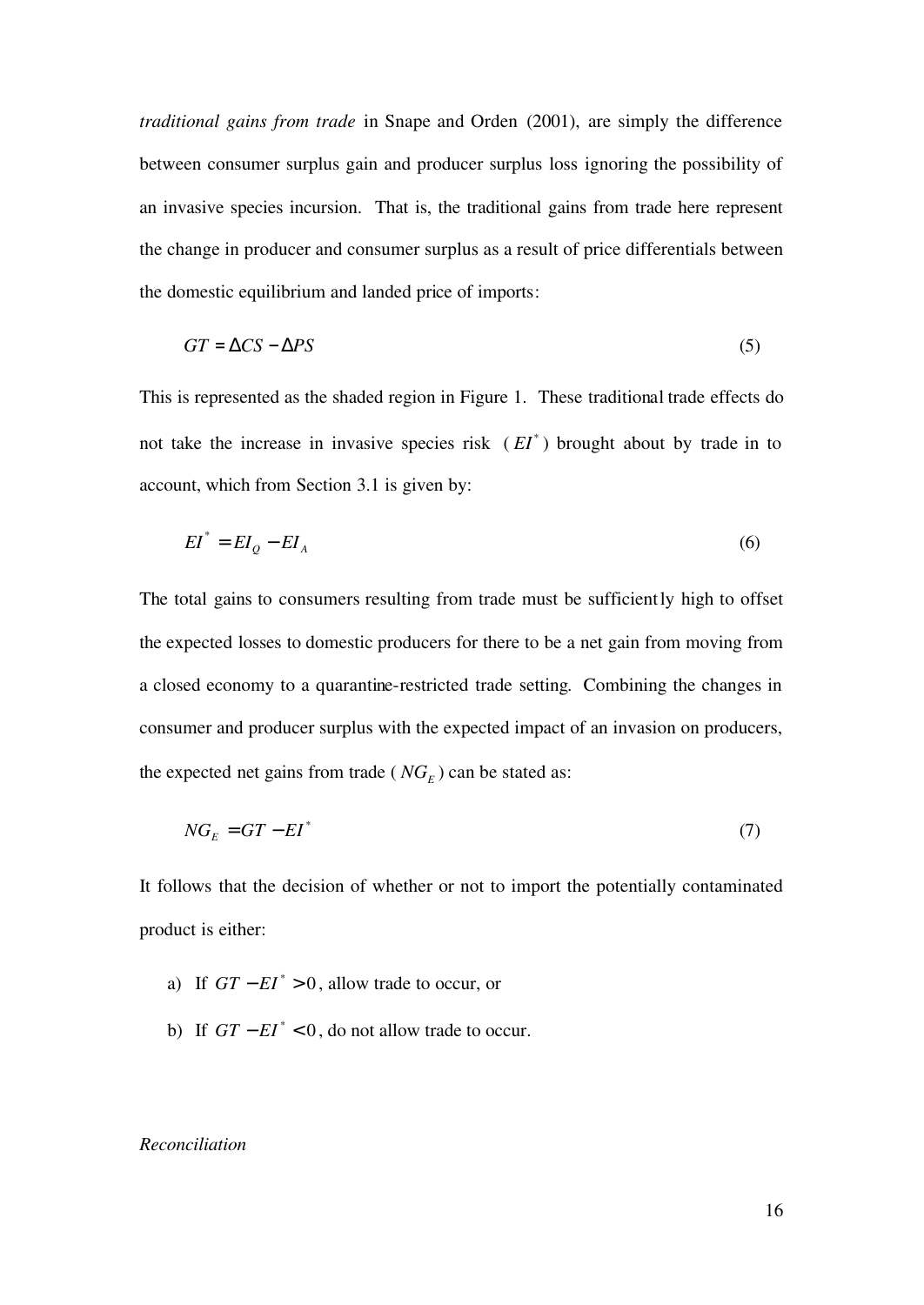The exclusion of consumer interests in the decision of a WTO-compliant Australia to allow trade in a particular commodity does not necessarily lead to sociallyundesirable trade policies. All depends on the size of the *ALOP* in relation to *GT*. By using *GT* as a basis for the *ALOP*, the welfare of consumers can be embedded in the decision-making process despite the producer loss minimisation being the main motivation for policy makers.

To see this, consider a trade decision involving a move from a closed economy to a quarantine restricted trade in a particular commodity. Now assume that a regulatory authority setting the *ALOP* by which imported goods are assessed uses *GT* as a measure of what the standard should be:

$$
GT = ALOP = \Delta CS - \Delta PS \tag{8}
$$

By setting the *ALOP* at the same level as *GT* and comparing it to an expected impact assessment (e.g.  $EI^*$ ), the WTO-compliant regulatory authority would give exactly the same policy advice as a unilateral welfare maximising-economist. Both are determining if  $NG_E > 0$  such that  $EI^* < GT$ , so the decision on whether or not to allow quarantine-restricted trade to take place or not produces the same outcome for both decision frameworks. However, if the *ALOP* is set below *GT* then the WTOcompliance decision rule will restrict trade more than the unilateral welfare maximisation rule (and vice versa).

In addition to the standard roles of the magnitudes of the elasticities of demand and supply, one of the key drivers of equation 7 is the magnitude of the difference between the probabilities of arrival in a quarantine-restricted trade setting and in a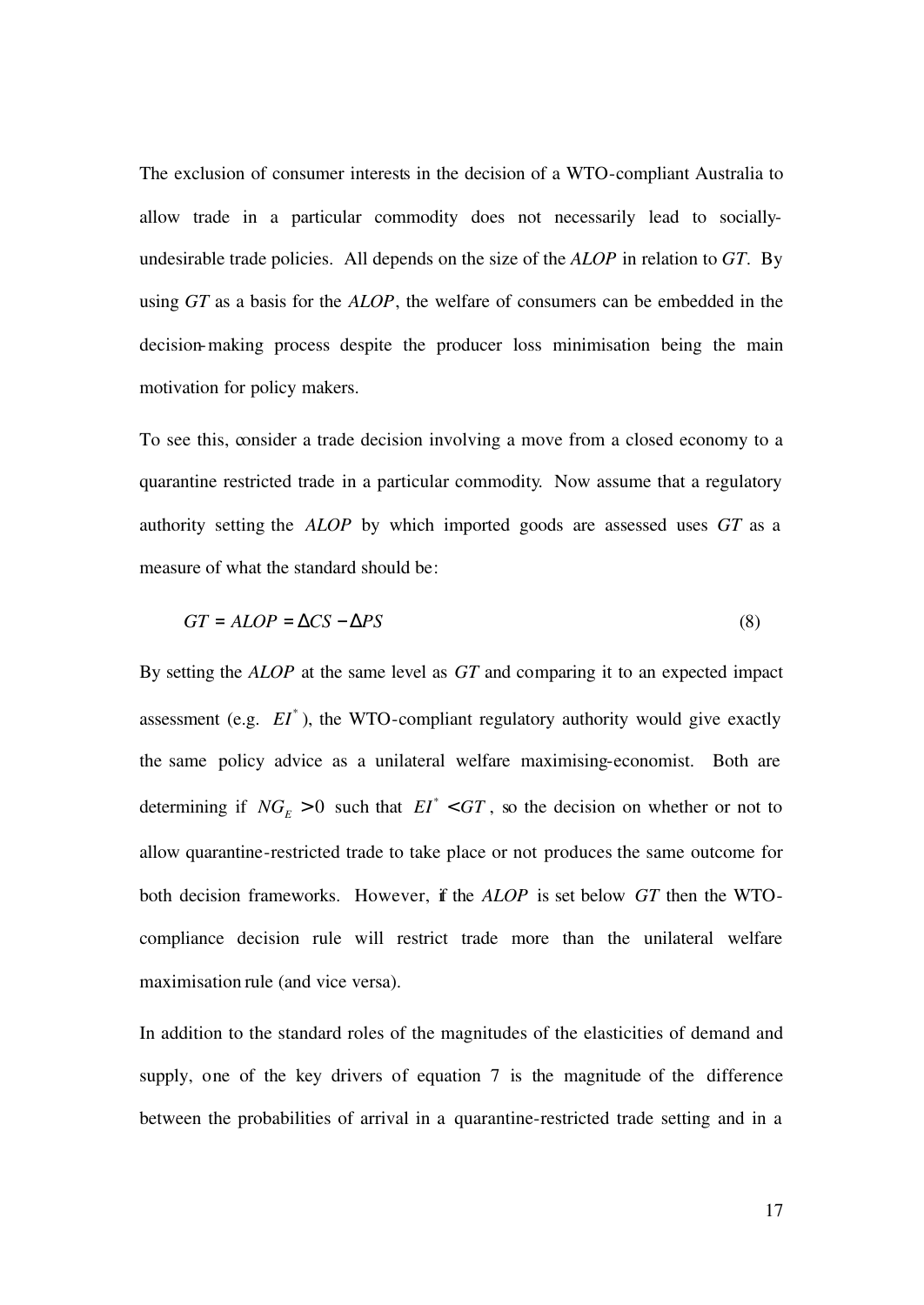closed economy (i.e.  $r^* - r$ ). This is determined by the effectiveness of the quarantine-restriction measures and has a positive impact on  $EI^*$ . For example, if quarantine-restriction measures are relatively effective, then  $r^* - r$  will be small and  $EI^*$  will be small, thereby encouraging quarantine-restricted trade.

The cost of the quarantine-restriction measures (*t*) is also crucial in equation 7 given its role in determining  $GT$  (although it affects  $EI^*$  as well). If it is the case that quarantine restrictions are relatively cheap (i.e. *t* is small), then *GT* will be relatively large and SPS-restricted trade will tend to be preferred.

It follows that, compared with the standard gains-from-trade type of analysis, quarantine-restricted trade is most likely to be welfare-maximising in situations where both *t* and  $r^* - r$  are relatively small. While trade is least likely to be welfaremaximising in situations where quarantine restrictions are both expensive and relatively ineffective.

### *Evaluating Quarantine Restrictions from a Position of Free Trade*

The previous analysis of quarantine-restricted trade has been undertaken with respect to an initial closed-economy position. However the reconciliation of the WTO Compliance with the Unilateral Welfare Maximisation decision rules can alternatively be undertaken with respect to an initial position of free trade.<sup>11</sup>

 $11$  We are grateful to an anonymous reviewer for suggesting this to us.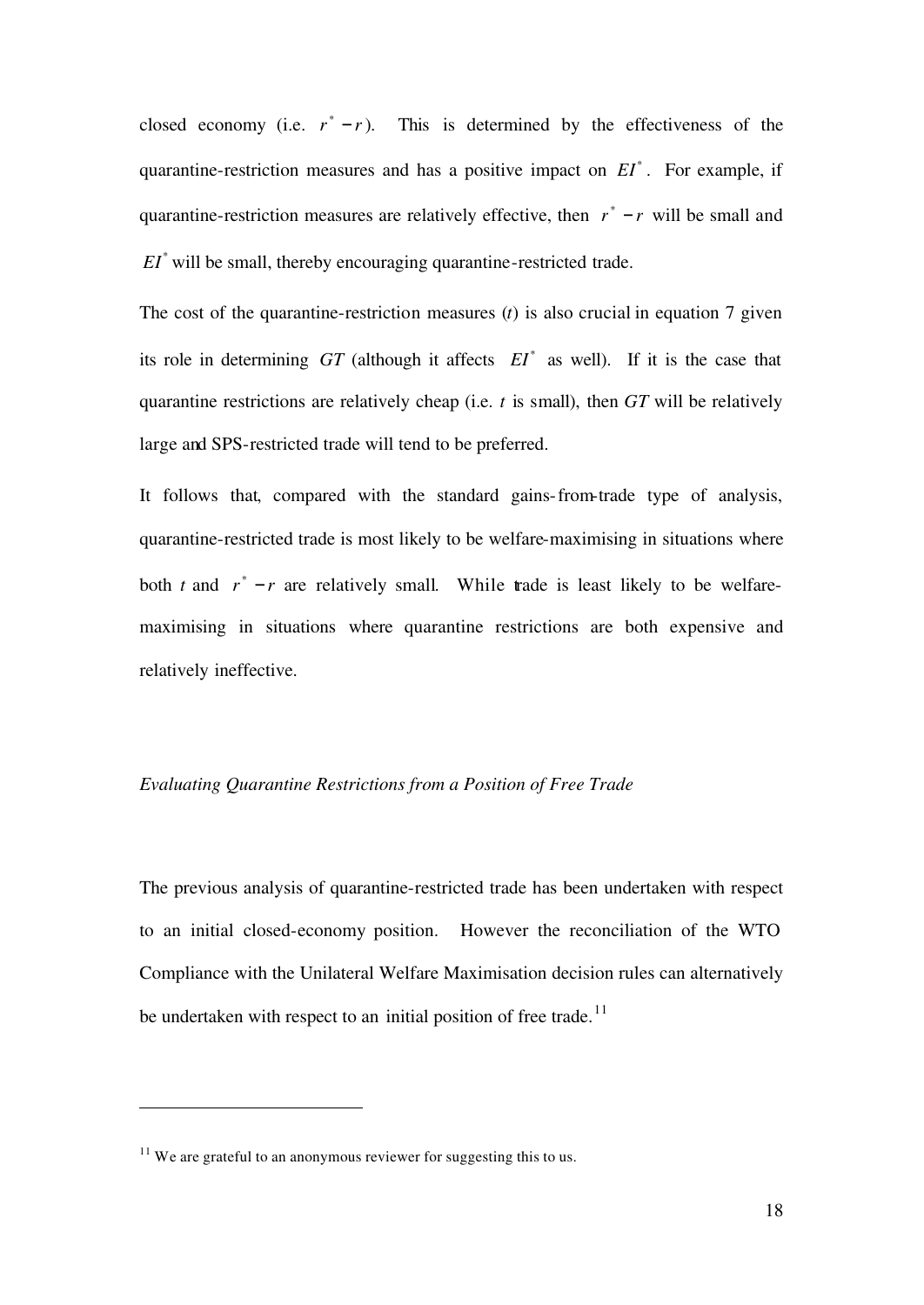To see this, consider Figure 2 where the domestic price is initially  $p^{**}$ . In the absence of an outbreak the introduction of quarantine-restricted trade would see the domestic price increasing to  $p^*$ , resulting in a decrease in consumer surplus, but an increase in producer surplus. Moreover, it can be seen from Figure 2 that the loss of consumer surplus more than outweighs the gain in producer surplus, resulting in the conventional loss of trade, *LT*. This is represented by the shaded region of Figure 2.

### FIGURE 2 NEAR HERE

However, the new quarantine-restrictions will also reduce the probability of an outbreak, from  $r^*$  (for free trade) to  $r^*$ , resulting in a reduction in the Expected Impact of the invasive species, and represented by:

$$
EI^{**} = EI_F - EI_Q \tag{9}
$$

where  $EI_F$  is Expected Impact in the position of free trade.

Following the approach of the Reconciliation section, if *LT* is used as the basis for setting the *ALOP*, then for both decision rules quarantine-restricted trade will be introduced if  $EI^{**} > LT$  and not introduced if  $EI^{**} < LT$ .

On this basis, for both decision rules quarantine restrictions would be introduced from a position of free trade only if the gains in terms of a reduction in the expected costs of an outbreak exceeded the losses in terms of a net trade loss of consumer over producer surplus.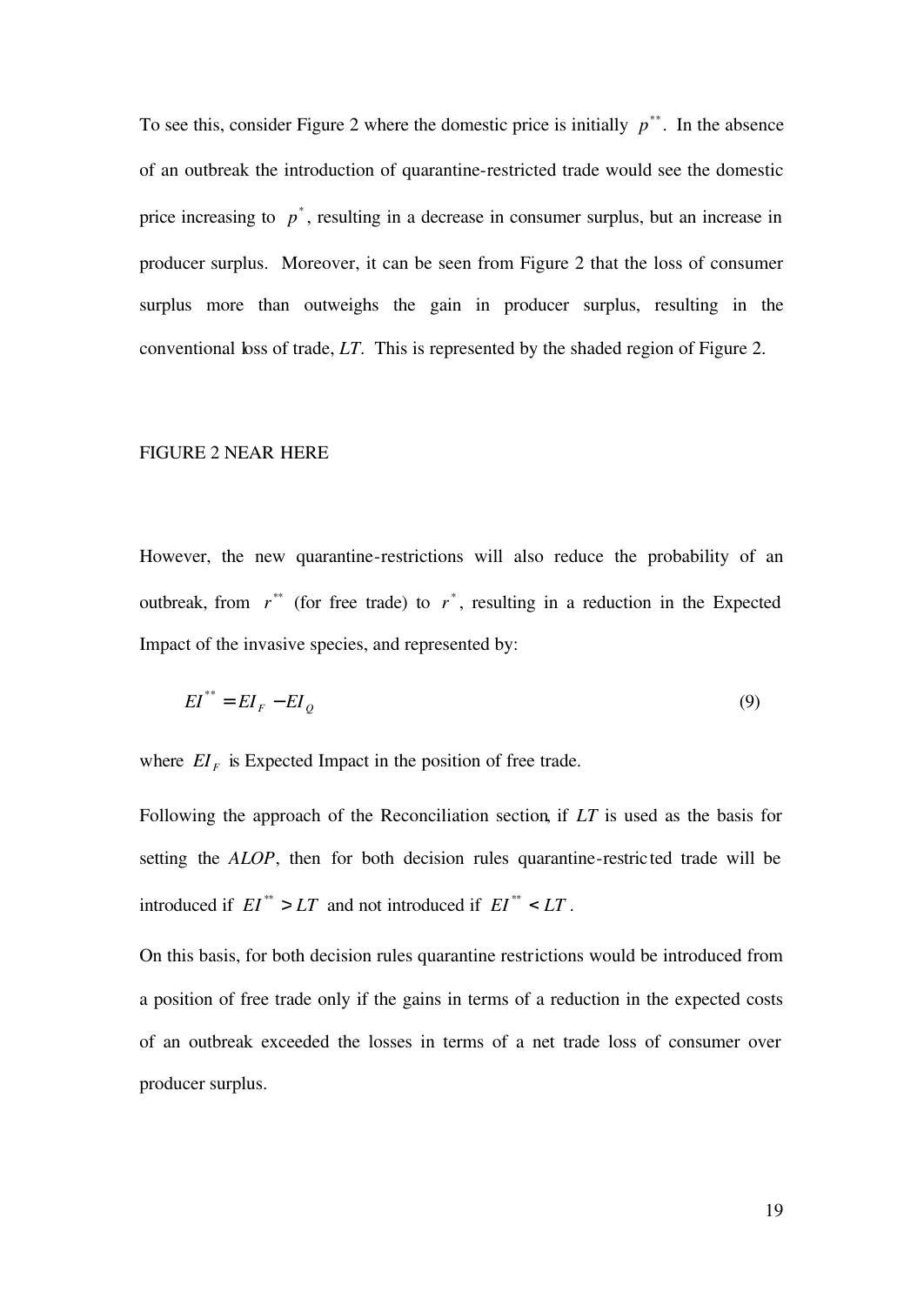#### **Complexities**

### *Bilateral Net Benefit Maximisation*

If the welfare of trading partners were to be considered equally alongside that of the domestic economy another layer is added to the complexity of the decision to allow trade subject to quarantine measures. Consider the market for the traded good in the overseas country. The market clearing price is presumably below the price at which it supplies the Australian market. When trade takes place the domestic price rises, causing the quantity demanded by foreign consumers to fall. With demand now supplemented by Australian consumers, the total quantity of the good sold by foreign producers is greater.

Foreign consumer surplus ( $\overline{CS}$ ) is set to decline due to the price rise induced by redirecting a proportion of supply to the Australian market. But, this is more than offset by the rise in foreign producer surplus  $(\overline{PS})$ . The traditional gains from trade for the foreign economy ( $\overline{GT}$ ) can therefore be stated as:

$$
\overline{GT} = \Delta \overline{PS} - \Delta \overline{CS} \tag{10}
$$

If these gains were to be considered by the importing country, in this case Australia, bilateral gains from trade  $(GT_B)$  can then be determined as:

$$
GT_{B} = NG_{E} + \overline{GT} \tag{11}
$$

As the importing country, the implication is that Australia would positively influence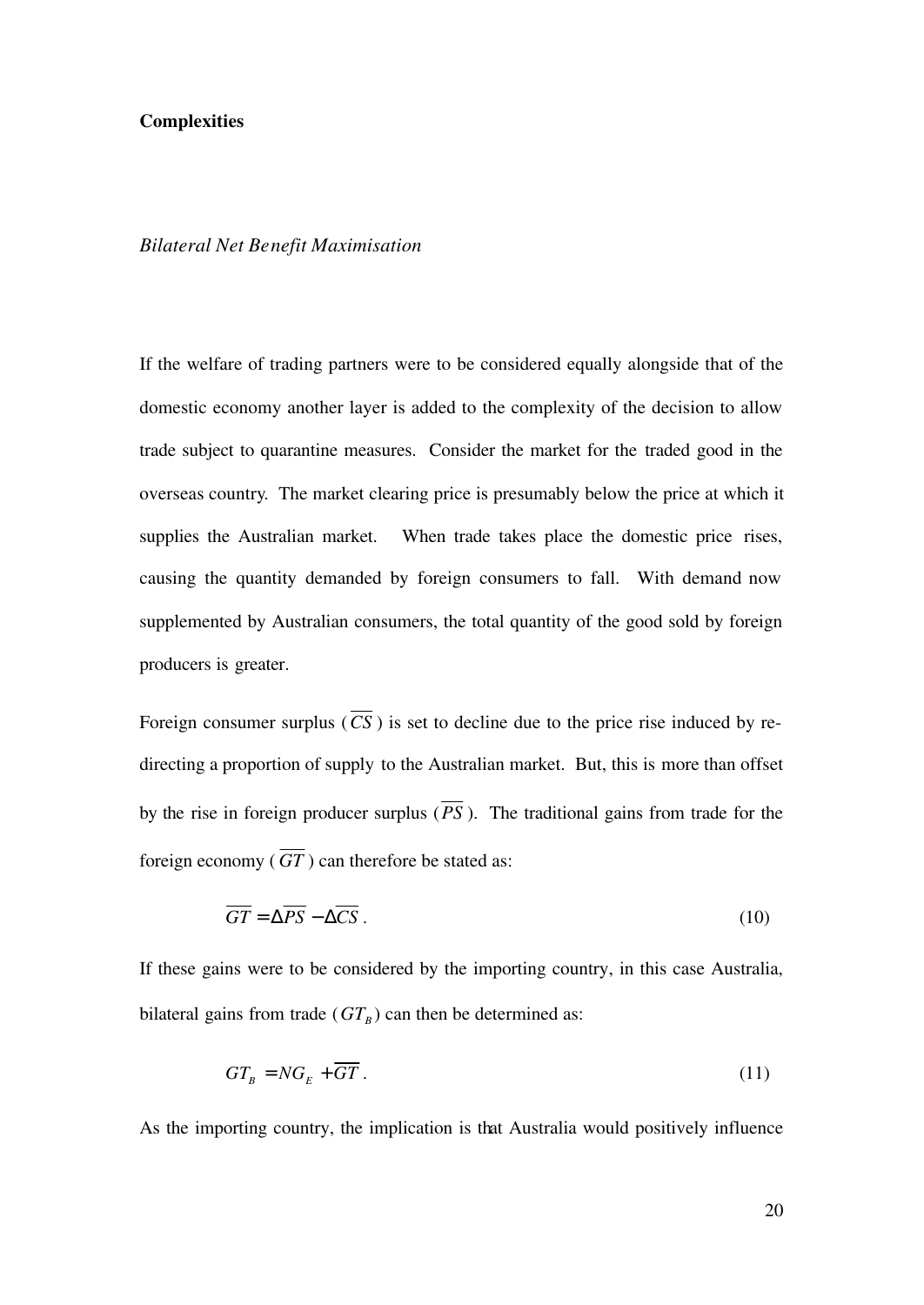social welfare of the global economy by entering into quarantine-restricted trade as long as  $GT_B > 0$ . Even where  $NG_E < 0$  there may still be sufficient gains to be made in a trading partner's economy to warrant the relaxation of import restrictions.

Of course, the political reality is that the populations with which Australia trades do not pay taxes in Australia or vote in Australian elections. But an objective economic analysis that includes the impact of trade policies on both economies may, at least to some extent, influence trade policy decisions, particularly when it is a developing nation making a market access request.

### *The Appropriate Level of Protection*

The politically sensitive nature of quarantine issues goes some way to explaining the lack of *ALOP* definition across trading regions, particularly where human health is concerned. Conventional neo-classical demand analysis for health care is often challenged by the view that health is such an important good that it can not be traded off against other goods that society consumes. While it may not be the case that preferences for health are lexicographic, they are certainly high (Besley 1989). To infer just how high society values such goods by way of an explicit policy statement concerning the *ALOP* is to court political disaster. In the same way that an acceptable number of human fatalities resulting from zoonotic disease outbreaks can never be specified, policies also avoid stating the acceptable number of species extinctions, or degree of habitat loss. Using the *GT* to bolster *ALOP* specification does not avoid these concerns, but merely provides a quantitative benchmark around which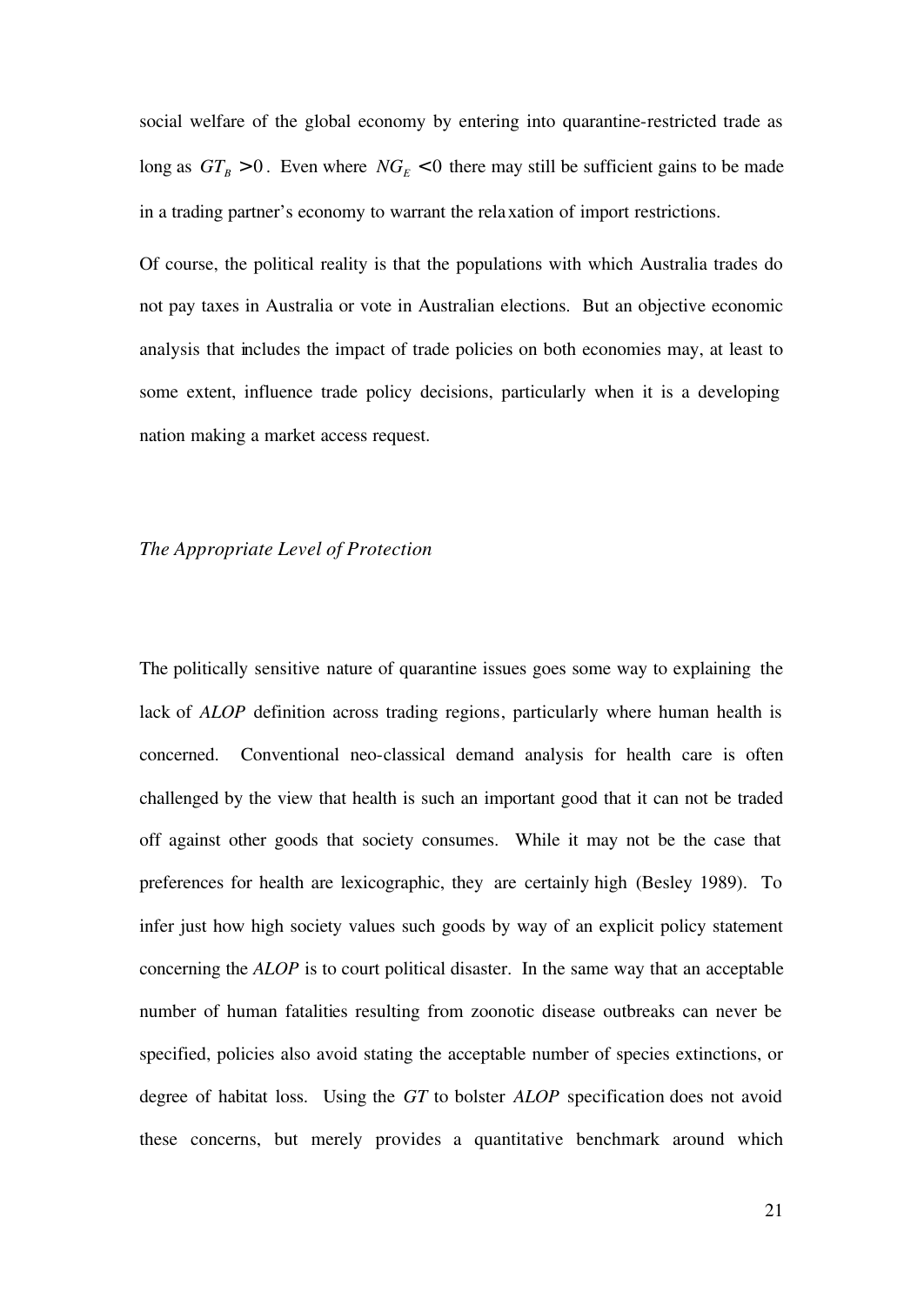deliberation and debate can take place. The resulting decision on how to manage invasive species risks will rely on expert judgement.

As a consequence the use of *GT* benchmarking could reveal non-uniformity in the application of risk standards. Article 5.5 of the SPS Agreement prohibits the use of "arbitary or unjustifiable distinctions" in the levels of risk deemed appropriate across different commodities (GATT 1994). However, consistency can be viewed as a longterm goal for a biosecurity system, and to this end the approach developed in this paper could facilitate moves towards the consistency objective. It is inevitable that from time to time WTO Members will alter their *ALOP*s in response to new information or technological changes (Gascoine 2001). With no precise definition of an *ALOP*, Article 5.5 permits a degree of flexibility in the application of standards, and an *ALOP* is not necessarily expected to be applied with absolute consistency. Any differences should be non-arbitrary and justifiable, but it is not clear under what circumstances inconsistent treatment would be deemed WTO-legal (Gascoine 2001; Henson 2001).

Perhaps more pressing than a lack of political will to express the *ALOP* using *GT* is the questionable reliability of producer and consumer surpluses as measures of social welfare. While the impacts of a particular species extending to multiple industries poses no particular methodological problems (beyond determining the expected supply curve shifts in each industry), non-market impacts are far more complex. The challenge associated with eliciting values for environmental flow-ons is well documented. The tremendous growth in the literature following the Exxon Valdez disaster has been unprecedented (Adamowicz 2004). However, significant though this body of work is, it is often of little use when attempting to quantify invasive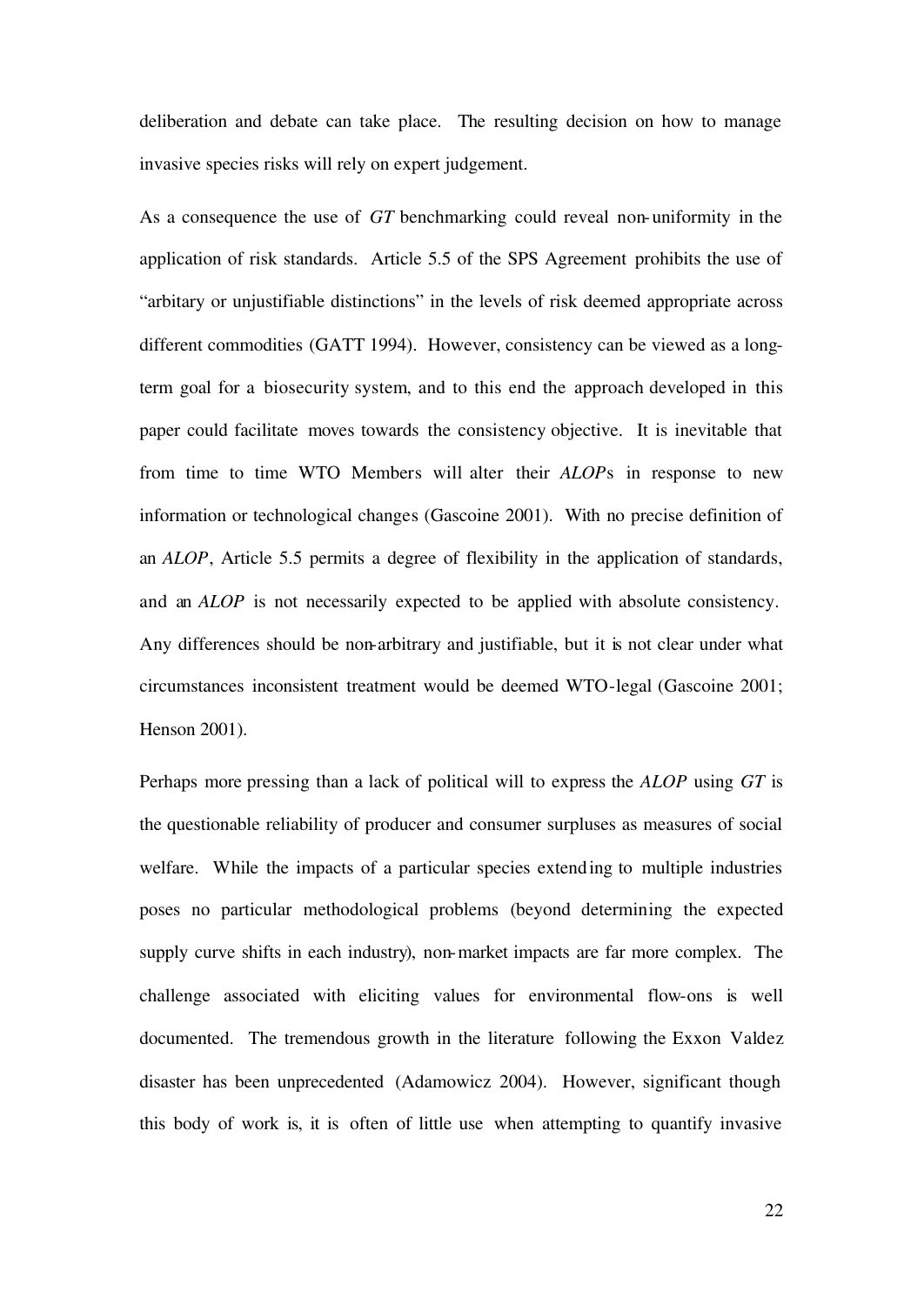species impacts. There are several reasons why this is the case.

Firstly, environmental externalities often involve marginal changes in the population or health of an environmental resource, rather than its complete destruction. Eliciting values for these marginal changes is yet to be attempted. Secondly, the willingness of an economic agent to pay to protect an environmental good (or to guard against changes in its wellbeing) can not be explained without understanding the sociological elements involved in that agent's decision-making process. For instance, the income elasticities associated with environmental goods are thought to be large an positive, implying income has a significant influence on a person's willingness to pay to protect the environment (Whitby 2000). Finally, non-use values for environmental amenities must be considered. While an agent might not receive tangible benefits from knowing these amenities to be in a favourable state of health, they may nonetheless be willing to pay to gain utility from merely knowing this to be the case. This is particularly important when a change induced by an invasive species is irreversible, or an affected ecosystem component is irreplaceable.

Other complexities that concern the use of gains from trade in practical policy-making include equity issues, distributional issues, regional issues and political issues. By effectively 'benchmarking' using consumer and producer surplus, the disproportional nature of policy impacts is not taken into consideration. Hence, it must be acknowledged that additional information is required in practice to form appropriate policies.

### **Conclusion**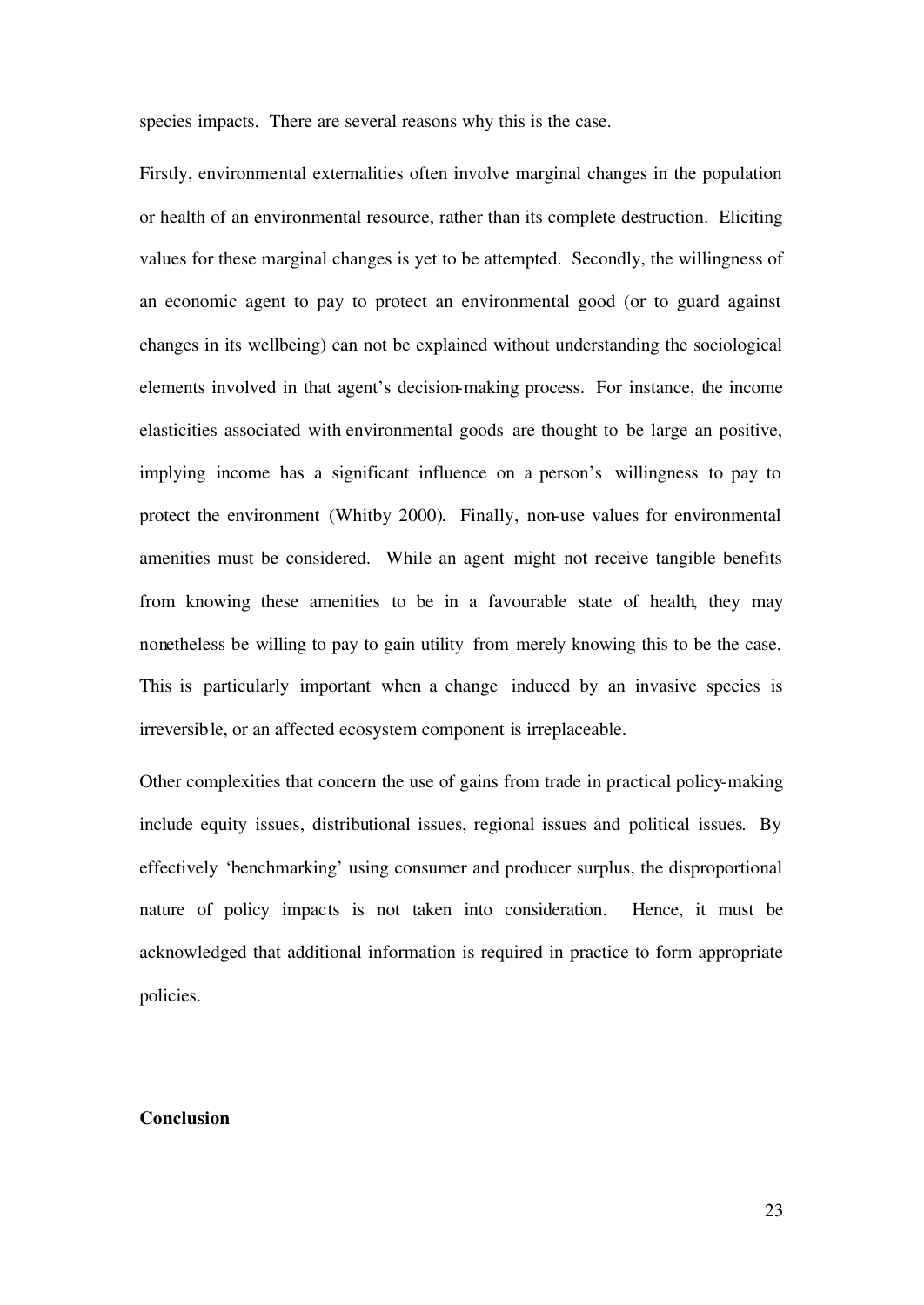This paper has explored the use of economic analyses in trade and quarantine issues. Past examples in the literature have tended to follow high profile market access requests, but have not produce a consistent approach to revealing the benefits and costs of trade. Compliance with the SPS Agreement requires that a country imposing import restriction on imported products be able to demonstrate that the risks of pest and disease contamination being prevented are legitimate using an internationally accepted standard, but one which only recognises production impacts of an outbreak as relevant economic factors. However, it has been argued that an alternative approach which considers both consumer and producer welfare as relevant policy criteria may lead to more socially-desirable trade decisions.

The aim of this paper has been to show that these alternative trade decision frameworks can be reconciled such that they produce the same outcome regarding whether or not trade is permitted. It also highlighted the key role of two parameter values in influencing the decision regarding allowing quarantine-restricted trade:

- 1) the costs associated with imposing quarantine restrictions on trade (which affect both the gains from trade and the expected impact of an outbreak), and;
- 2) the differential risk of an outbreak associated with quarantine-restricted trade compared with no trade (which affects only the expected impact of an outbreak).

It follows that quarantine-restricted trade is most likely to be welfare-maximising in situations where both the costs of imposing quarantine restrictions and the differential risk of an outbreak associated with allowing quarantine-restricted trade are relatively low. While trade is least likely to be welfare-maximising in situations quarantine restrictions are both expensive and not very effective. In terms of net social welfare,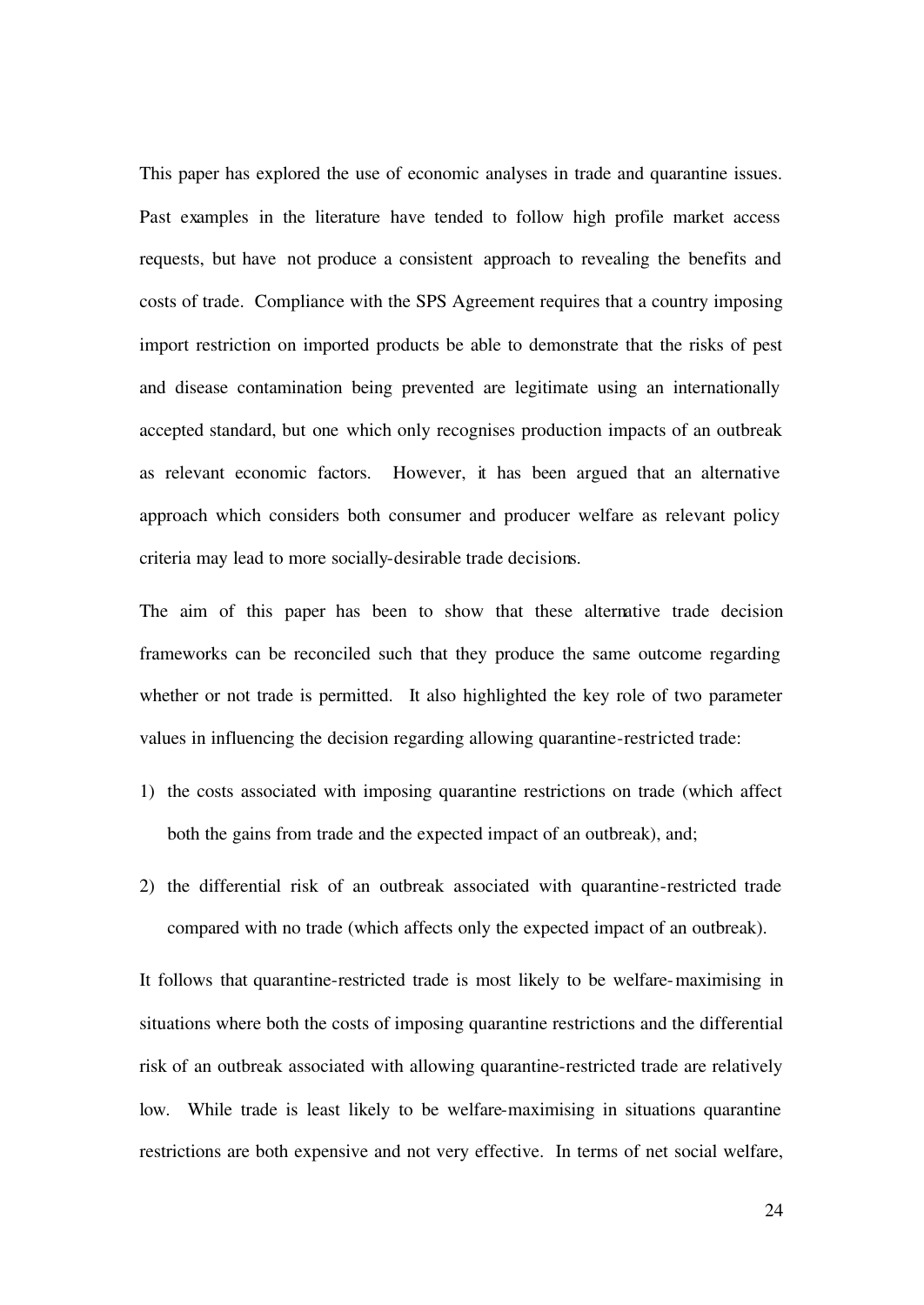it is important to consider these findings when deciding on appropriate invasive species risk management strategies.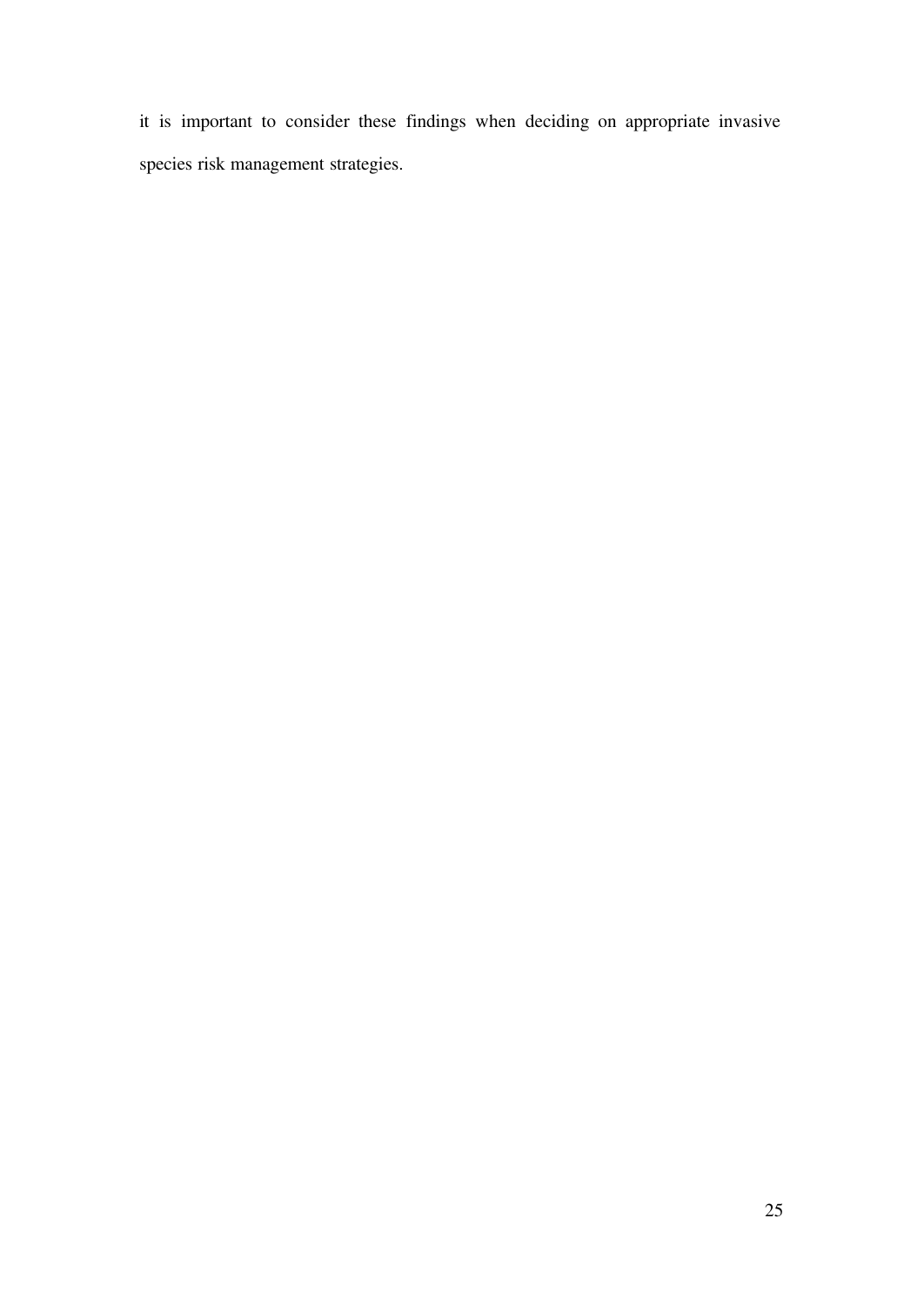#### **References**

- Australian Pork Ltd v Director of Animal & Plant Quarantine [2005] FCA 671 (27 May 2005), Federal Court of Australia, Sydney.
- Adamowicz, W.L. 2004. "What's it worth? An examination of historical trends and future directions in environmental valuation." The Australian Journal of Agricultural and Resource Economics 48(3): 419-443.
- Besley, T. 1989. "The Demand for Health Care and Health Insurance." Oxford Review of Economic Policy 5(1): 21-33.
- Bhati, U.N. and Rees, C. 1996. Fireblight: A Cost Analysis of Importing Apples From New Zealand. A Report Prepared for the Australian Quarantine and Inspection Service, Australian Bureau of Agricultural and Resource Economics, Canberra.
- Biosecurity Australia 2002. Importation of Fresh Bananas from the Philippines: Draft IRA Report. B. Australia, Agriculture Fisheries and Forestry - Australia**:** 355.
- Biosecurity Australia 2004a. Generic IRA for Pig Meat. B. Australia, Agriculture Fisheries and Forestry - Australia.
- Biosecurity Australia 2004b. Importation of Apples from New Zealand Revised Draft IRA Report. B. Australia, Department of Agriculture, Fisheries and Forestry. Part A**:** 533.
- Biosecurity Australia. 2004c. "Revised Draft IRA Report for Bananas from the Philippines." Fact Sheet Retrieved 20th November 2005, 2005, from www.affa.gov.au/content/ output.cfm?ObjectID=9EBDCF3B-9F9F-4220-A584106C8B0D6D02 - 105k.
- Buckner, S. 1995. Reducing Fireblight. The Grower. October**:** 8.
- Cook, D.C. 2002. The Economics of Quarantine: A Consumer Perspective. School of Agricultural and Resource Economics. Perth, The University of Western Australia. PhD**:** 170.

Cook, D.C. and Fraser, R.W. 2002. "Exploring the Regional Implications of Interstate Quarantine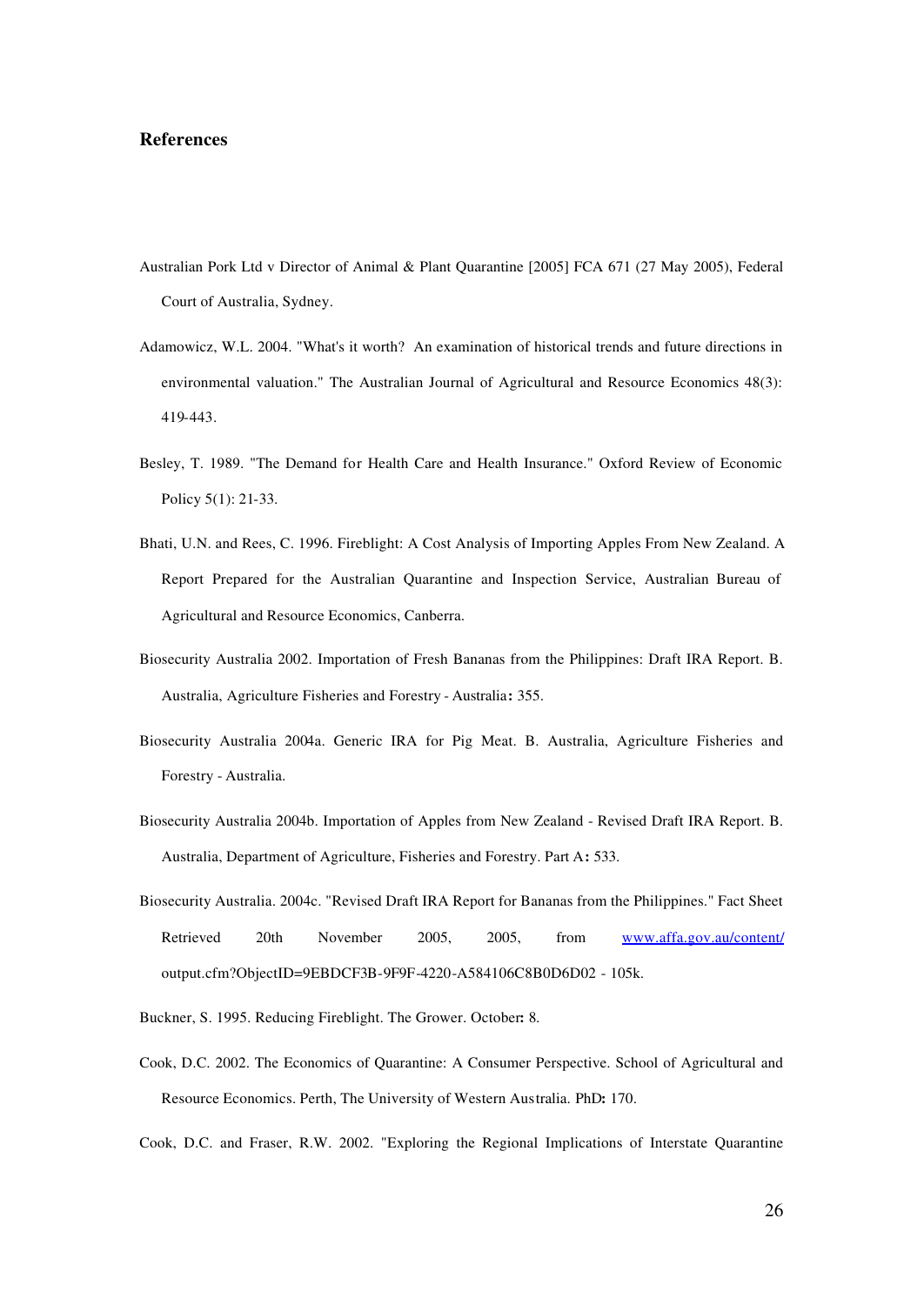Policies in Western Australia." Food Policy 27(2): 143-157.

- DPIE 1988. Australian Quarantine Requirements for the Future: Report of the Quarantine Review Committee. Department of Primary Industries and Energy, Canberra.
- DPIE 1990. The Australian Veterinary Emergency Plan. Canberra, EXANDIS.
- Gascoine, D. 2001. The 'Appropriate Level of Protection': An Australian Perspective. In: The Economics of Quarantine and the SPS Agreement. K. Anderson, C. McRae and D. Wilson (Ed.). Centre for International Economic Studies and the Department of Agriculture, Fisheries and Forestry - Australia/Biosecurity Australia, Adelaide, 132-140.
- GATT 1994. Agreement on the Application of Sanitary and Phytosanitary Measures. In: The Results of the Uruguay Round of Multilateral Trade Negotiations: The Legal Texts(Ed.). General Agreement on Tariffs and Trade Secretariat, Geneva, 69-84.
- Hafi, A., Reynolds, R. and Oliver, M. 1994. Economic Impact of Newcastle Disease on the Australian Poultry Industry, ABARE Research Report 94.7. A.B.o.A.a.R. Economics, Australian Government Publishing Service, Canberra.
- Henson, S. 2001. The 'Appropriate Level of Protection': A European Perspective. In: The Economics of Quarantine and the SPS Agreement. K. Anderson, C. McRae and D. Wilson (Ed.). Centre for International Economic Studies and the Department of Agriculture, Fisheries and Forestry - Australia/Biosecurity Australia, Adelaide, 105-131.
- Hinchy, M. and Fisher, B. 1991. A Cost-Benefit Analysis of Quarantine. Australian Bureau of Agricultural and Resource Economics, Canberra.
- Hinchy, M.D. and Low, J. 1990. Cost-Benefit Analysis of Quarantine Regulations to Prevent the Introduction of Fire Blight into Australia: Report to the Australian Quarantine and Inspection Service, Australian Bureau of Agricultural and Resource Economics, Canberra.
- James, S. and Anderson, K. 1998. "On the Need for More Economic Assessment of Quarantine Policies." The Australian Journal of Agricultural and Resource Economics, 42(4): 425-444.
- Levine, J. and D'Antonio, C. 2003. "Forecasting Biological Invasions with Increasing International Trade." Conservation Biology 17(1): 322-326.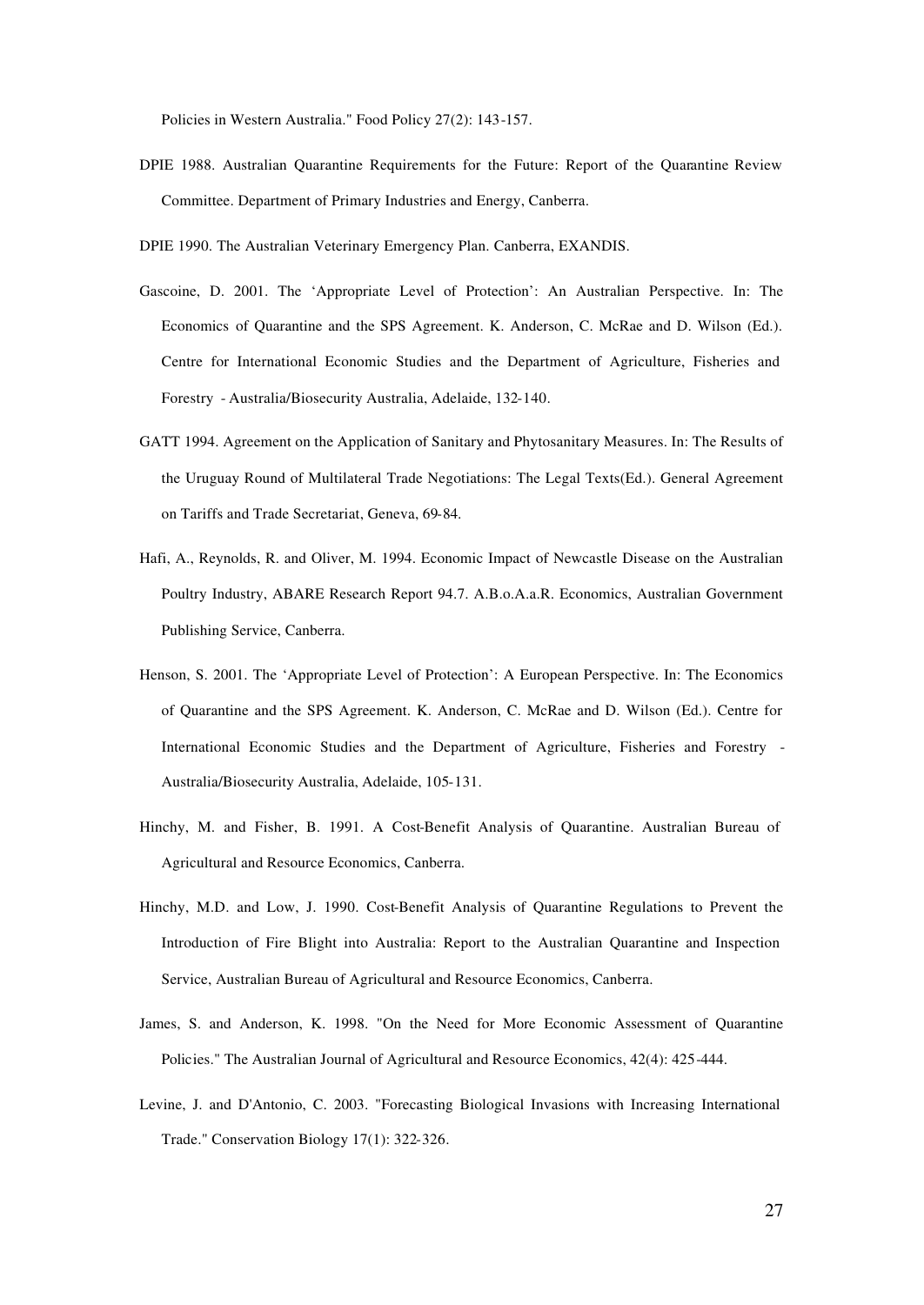- Lonsdale, M., Floyde, R., Vickers, R., Barro, P.D., Chakraborty, S., Groves, R. and Clarke, G. 2001. Implications of Incursion Ecology for Managing Incursions in the Plant Sector. Canberra, CSIRO Entomology, Canberra.
- McKelvie, L. 1991. The Economic Impact of Whirling Disease on the Australian Salmonid Industry, Australian Bureau of Agricultural and Resource Economics, Canberra.
- McKelvie, L., Reid, C. and Haque, M. 1994. Economic Impact of Salmonid Diseases: Furunculosis and Infectious Haematopoeitic Necrosis (IHN): Report to the Australian Quarantine and Inspection Service, Australian Bureau of Agricultural and Resource Economics, Canberra.
- Nairn, M., Allen, P., Inglis, A. and Tanner, C. 1996. Australian Quarantine A Shared Responsibility. Department of Primary Industries and Energy, Canberra.
- Nunn, M.J. 2001. The Analytical Foundation of Quarantine Risk Analysis. In: The Economics of Quarantine and the SPS Agreement. K. Anderson, C. McRae and D. Wilson (Ed.). Centre for International Economic Studies and Agriculture, Fisheries and Forestry Australia/Biosecurity Australia, Adelaide, 29-52.
- Olson, L. and Roy, S. 2005. "On Prevention and Control of an Uncertain Biological Invasion." Review of Agricultural Economics 27(3): 491-497.
- Roberts, D. 1998. Implementation of the WTO Agreement on the Application of Sanitary and Phytosanitary Measures: Agriculture in the WTO, Situation and Outlook Series, WRS-98-4. E.R. Service, US Department of Agriculture, Washington, DC.
- Roberts, D. 2001. The Integration of Economics into SPS Risk Management Policies: Issues and Challenges. In: The Economics of Quarantine and the SPS Agreement. K. Anderson, C. McRae and D. Wilson (Ed.). Centre for International Economic Studies and the Department of Agriculture, Fisheries and Forestry - Australia/Biosecurity Australia, Adelaide, 9-28.
- Roberts, W. 1991. Consequences of Establishment of Fireblight in Australia, Information Paper No. IP/1/91. Bureau of Rural Resources, Canberra.
- Snape, R. and Orden, D. 2001. Integrating Import Risk and Trade Benefit Analysis. In: The Economics of Quarantine and the SPS Agreement. K. Anderson, C. McRae and D. Wilson (Ed.). Centre for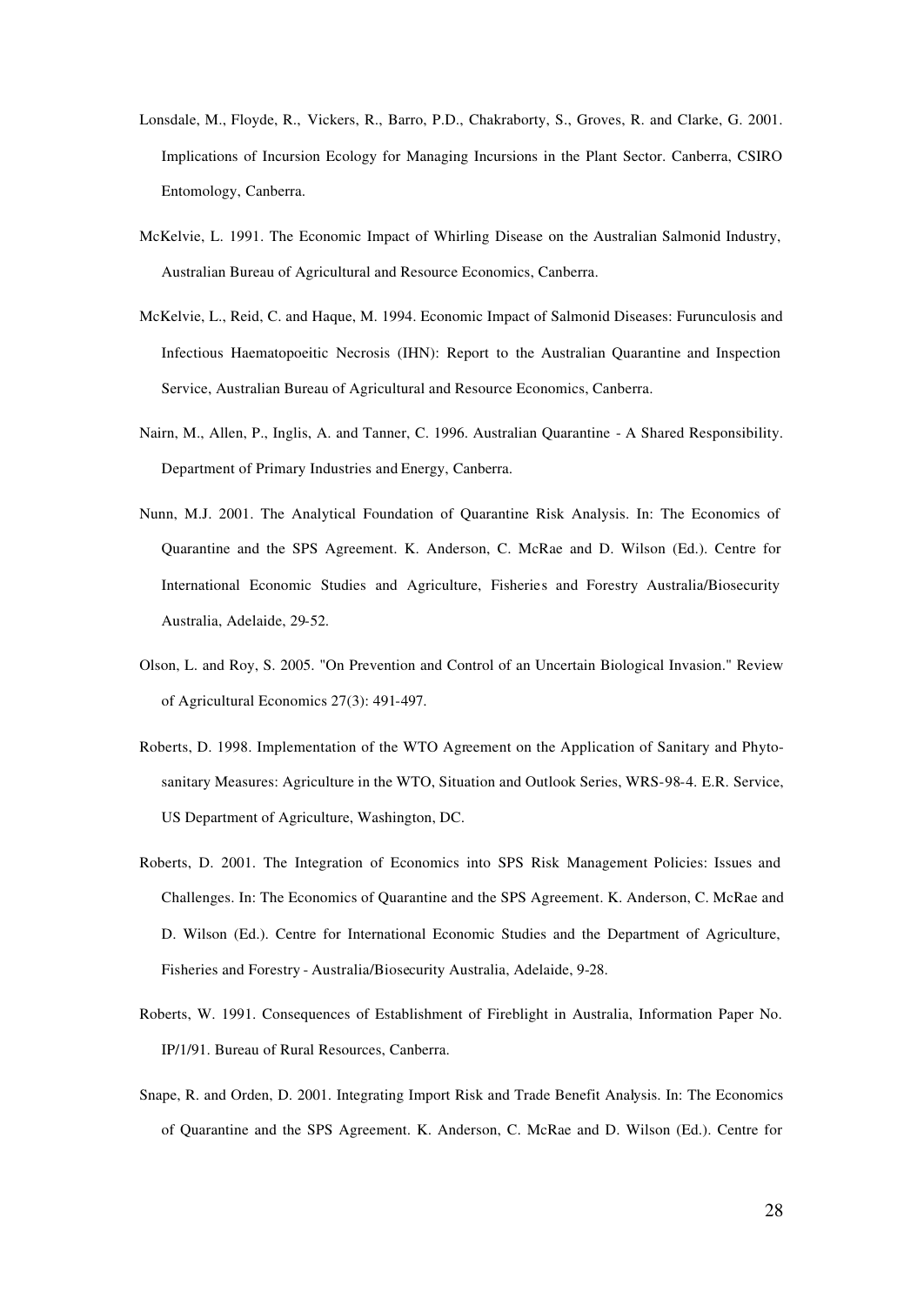International Economic Studies and the Department of Agriculture, Fisheries and Forestry - Australia/Biosecurity Australia, Adelaide, 174-182.

- Tanner, C. and Nunn, M. 1998. "Australian Quarantine Post the Nairn Review." Australian Journal of Agriculrual Economics 42(4): 445-458.
- Viljoen, J., McGillivray, M., Orton, T. and Oliver, G. 1997. The Potential Impact of Fire Blight on the Australian Apple and Pear Industry: A Socio-Economic Study, Corporate Strategy Consulting, Camberwell.
- Whitby, M. 2000. "Challenges and Options for the UK Agri-Environment: Presidential Address." Journal of Agricultural Economics 51(3): 317-332.
- WTO 2000. Australia Measures Affecting Importation Of Salmon Recourse To Article 21.5 By Canada - Report Of The Panel. Geneva, World Trade Organisation**:** 167.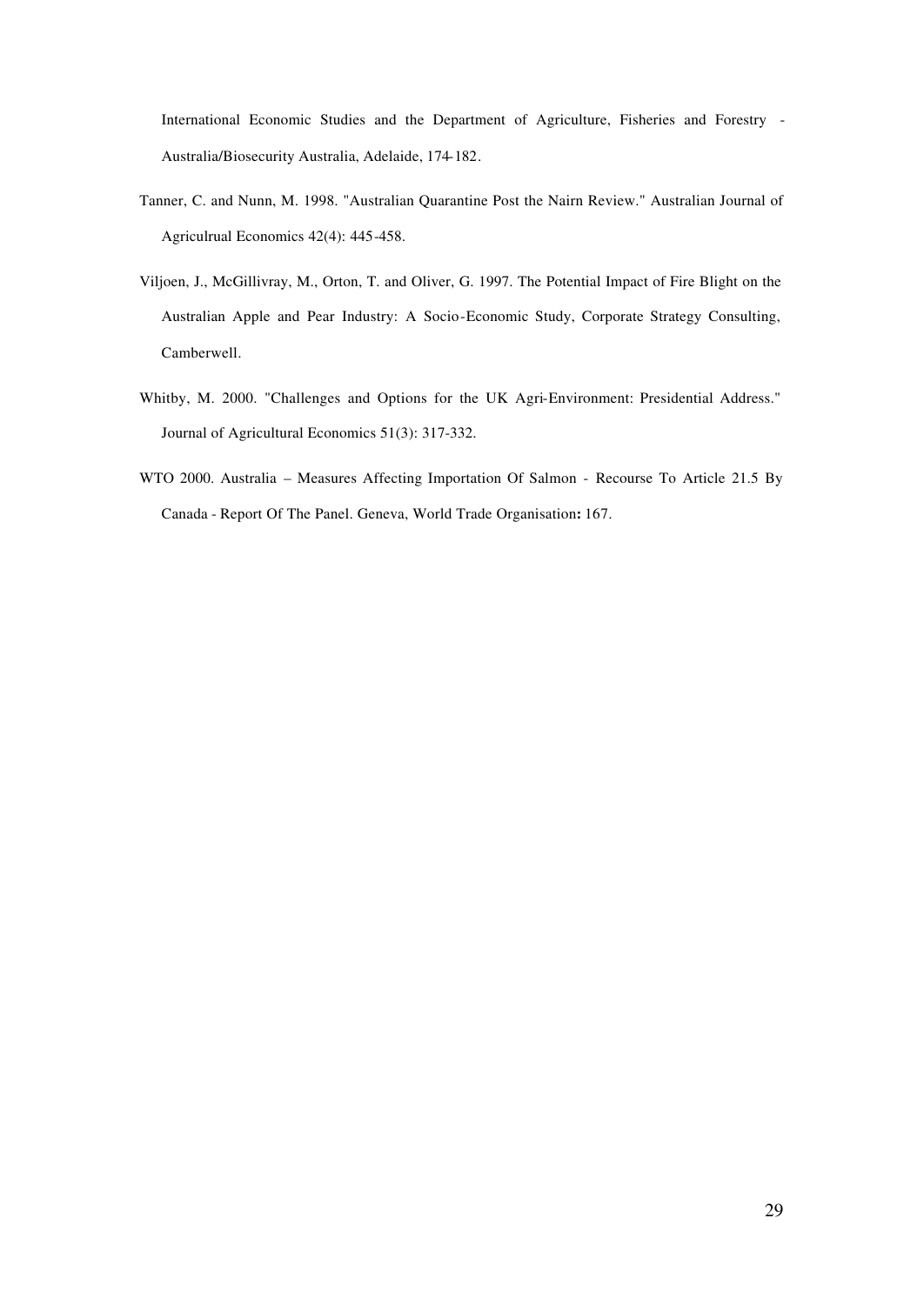

**Figure 1.** The quarantine-restricted trade decision from a closed economy position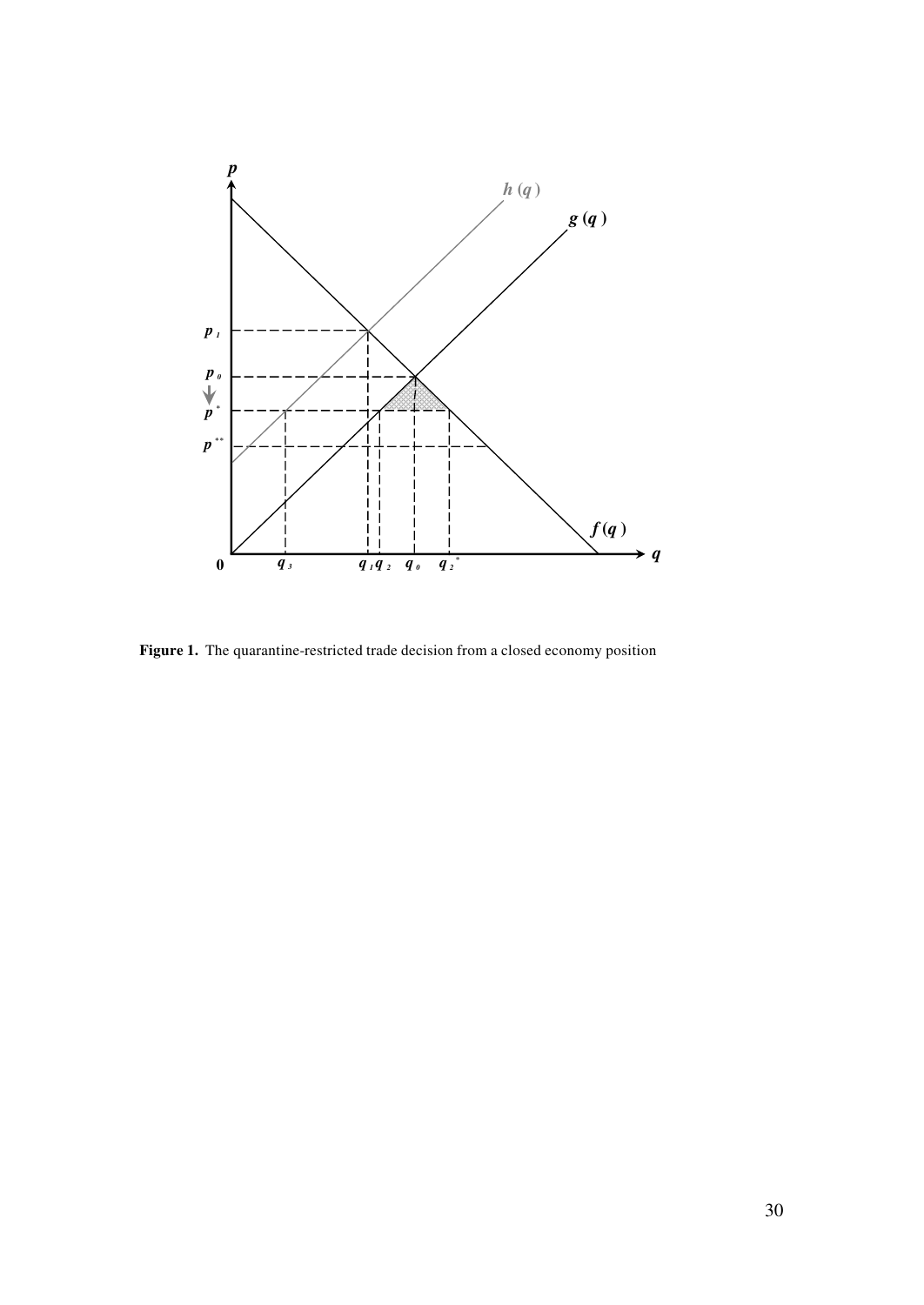

**Figure 2.** The quarantine-restricted trade decision from a position of free trade